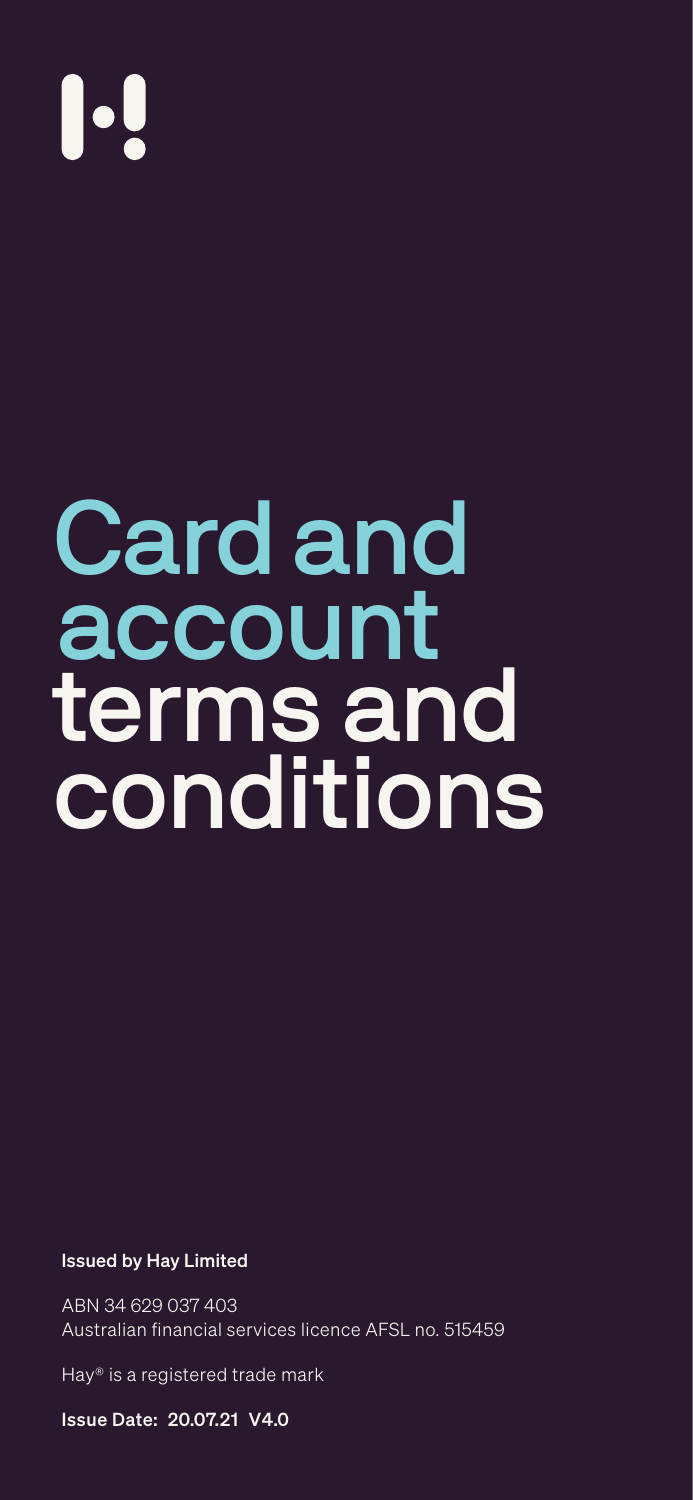# <span id="page-1-0"></span>Contents:

01 [About](#page-5-0)

- 02 [Meaning of words](#page-6-0)
- 03 [The Hay Card and Hay Account](#page-7-0)
- 04 [Eligibility](#page-8-0)
- 05 [Anti-Money Laundering and](#page-8-0) [Counter-Terrorist Financing](#page-8-0)
- 06 [Activating your Hay Card](#page-9-0)
- 07 [Using your Hay Card](#page-9-0)
	- 07.01 [Loading value on your Hay Card](#page-9-0)   [and Hay Account](#page-9-0)
		- 07.02 [Limits](#page-10-0)
		- 07.03 [ATM withdrawals \(AUS\)](#page-10-0)
		- 07.04 [ATM withdrawals \(outside AUS\)](#page-10-0)
		- 07.05 [Card transactions](#page-11-0)
		-

07.06 [Account transactions](#page-11-0) 07.07 [Using your Hay Card outside Australia](#page-12-0) 07.08 [Restrictions on use](#page-12-0)

# 08 [Fees](#page-13-0)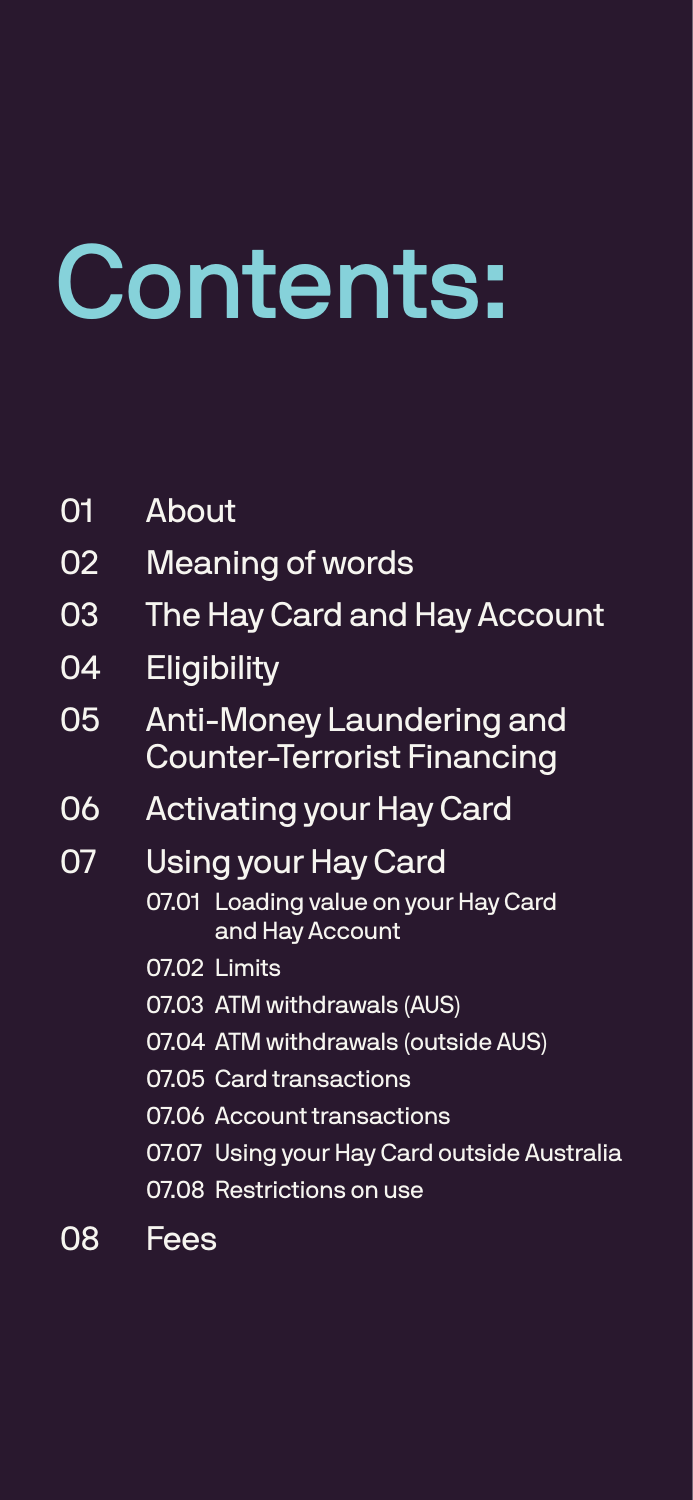09 [Security](#page-13-0)

09.01 [Protecting your Hay Card information](#page-13-0) 

 [and PIN](#page-13-0)

09.02 [What to do when you suspect your](#page-13-0)   [Hay Card is compromised or lost](#page-13-0)

- 10 [Responsibility for mistaken](#page-14-0) [or Unauthorised Transactions](#page-14-0)  10.01 [Mistaken payment](#page-14-0) 10.02 [Incorrect payments/issues](#page-14-0)   [with a purchase](#page-14-0)
- 11 [Lost, stolen Hay Card or](#page-15-0) [compromised PIN](#page-15-0)
- 12 [Transaction](#page-15-0) history
- 13 [Card cancellation](#page-16-0)
- 14 [Card expiry](#page-16-0)
- 15 [How to close your Hay Account](#page-17-0)
- 16 [How we can communicate with](#page-17-0)  [each other \(notices\)](#page-17-0)

# 17 [Privacy](#page-18-0)

18 [Limits and responsiblity](#page-18-0)

# <span id="page-2-0"></span>Contents continued: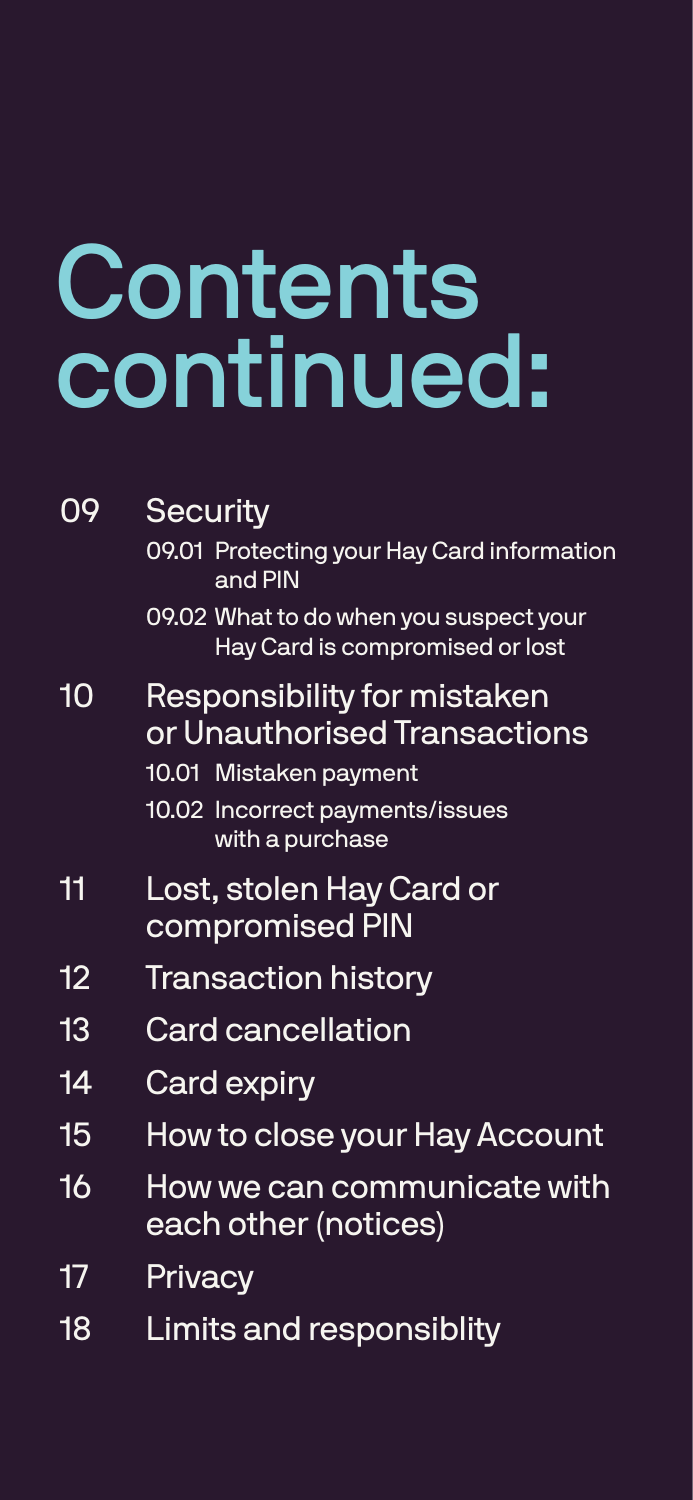# Contents continued:

19 [BPAY](#page-19-0) 19.01 [About the BPAY scheme](#page-19-0)

- 
- 19.02 [Using the BPAY scheme](#page-20-0)
- 19.03 [BPAY Scheme Payments](#page-20-0)
- 19.04 [Incorrect payment amount to biller](#page-21-0)
- 19.05 [Biller unable to process a payment](#page-22-0)
- 19.06 [Suspension of BPAY](#page-22-0)
- 19.07 [Processing times](#page-22-0)
- 19.08 [Liability for mistaken payments,](#page-22-0)  [unauthorised or fraudulent transactions](#page-22-0)
- 20 [Google Pay](#page-25-0) 20.01 [Who Provides Google Pay?](#page-25-0) 20.02 [Device Security](#page-25-0) 2[0.03 How to add or remove a](#page-20-0)   [Hay Card in Google Pay](#page-20-0) 20.04 [How to use your card via Google Pay](#page-20-0) 20.05 [Applicable Fees](#page-20-0)

20.06 [How do we use your information?](#page-21-0) [20.07 When might Hay suspend or block a](#page-21-0)  [HayCard on Google Pay?](#page-21-0)

20.08 [Trade marks](#page-21-0)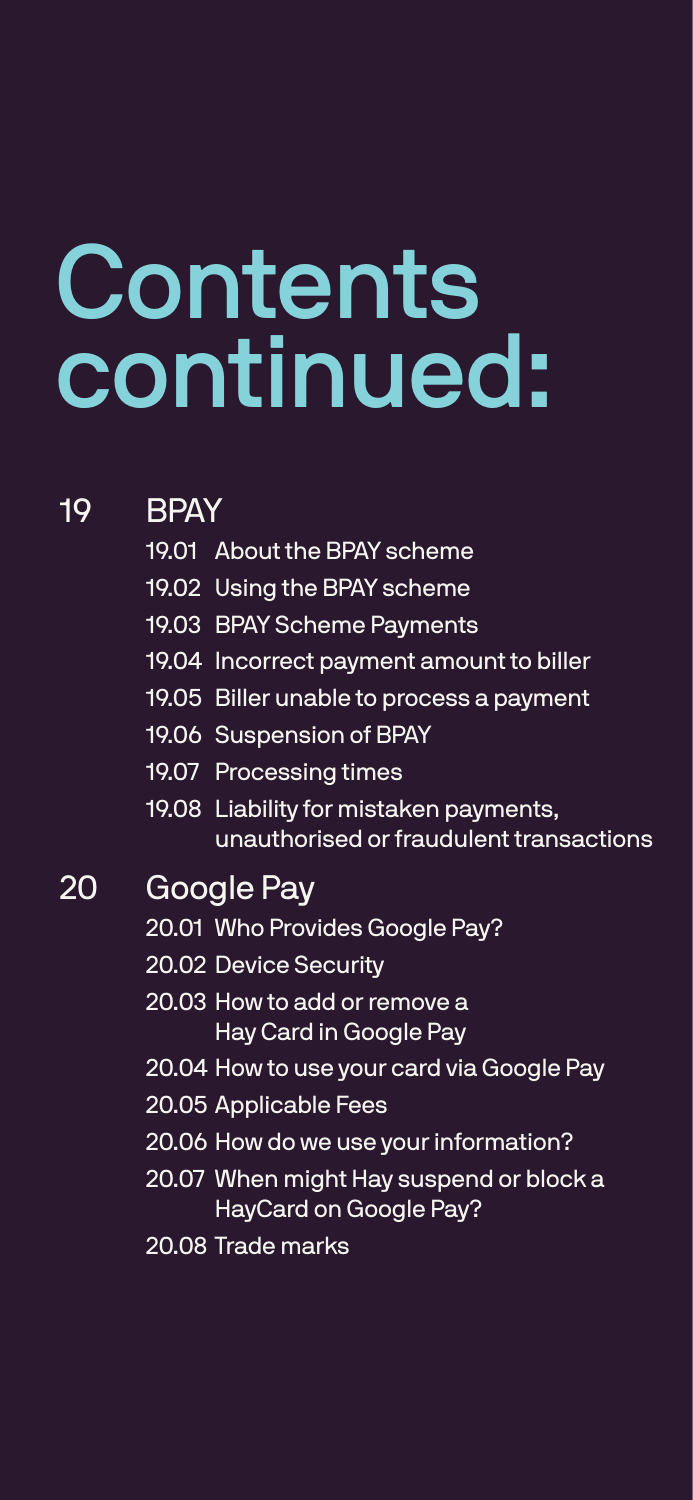# <span id="page-4-0"></span>Contents continued:

21 [Apple Pay](#page-28-0) 21.01 [Who Provides Apple Pay?](#page-28-0)

- 22 [Complaints](#page-31-0)
- 23 [Changes to these terms](#page-31-0)
- 24 [Governing law](#page-31-0)

- 
- 21.02 [Device Security](#page-28-0)
- [21.03 How to add or remove a](#page-28-0)   [Hay Card in Apple Pay](#page-28-0)
- 21.04 [How to use your card via Apple Pay](#page-23-0)
- 21.05 [Applicable Fees](#page-23-0)
- 21.06 [How do we use your information?](#page-23-0)
- 2[1.07 When might Hay suspend or block a](#page-31-0)  [HayCard on Apple Pay?](#page-31-0)

20.08 [Trade marks](#page-31-0)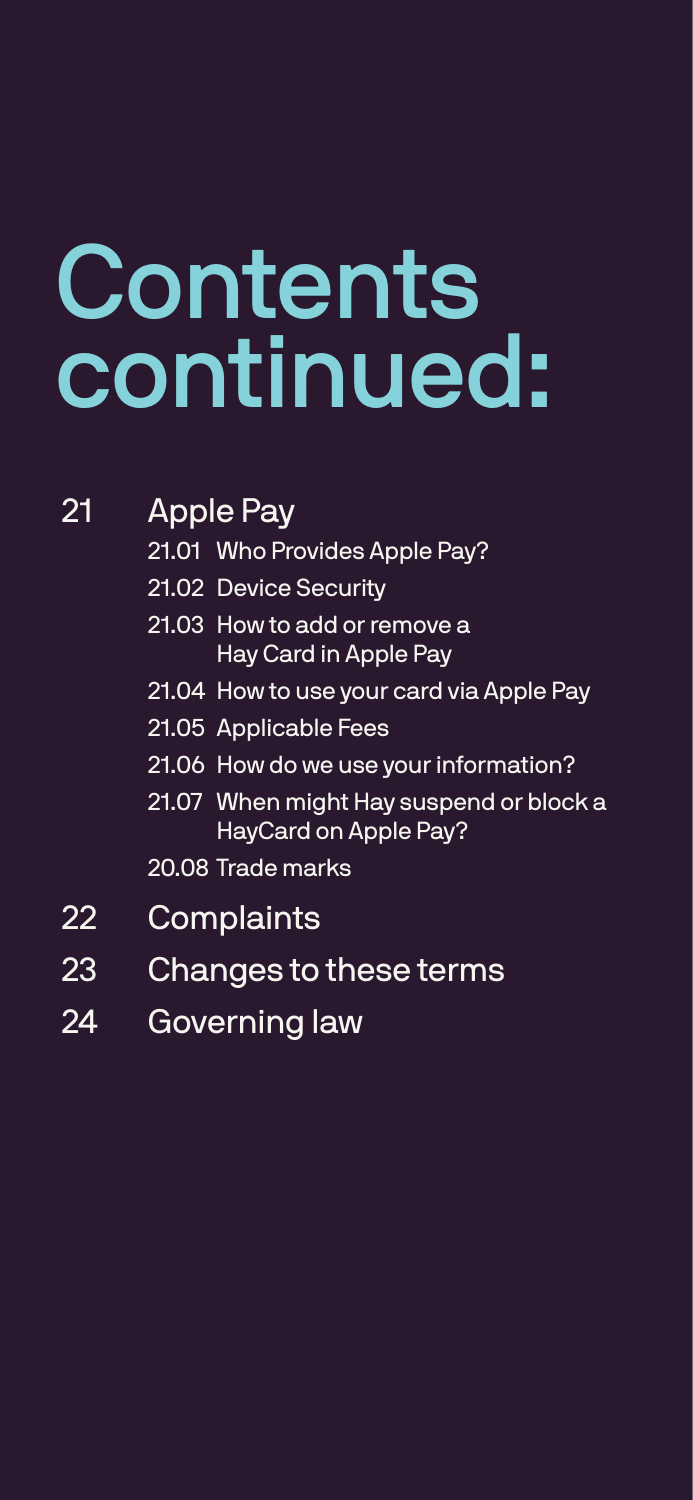# <span id="page-5-0"></span>**About**

These Terms cover the Hay family. This includes Hay Group Limited and our group companies ("Hay", "us", "we" or "our").

These Terms are our agreement with you about the use of your Hay Card and your Hay Account.

You agree to these Terms when you apply for your Hay Card and Hay Account. It is really important that you understand these Terms because they set out our

agreement on what will happen with things like how we use your information, security, fees and charges and limits.

Please also carefully read the Product Disclosure Statement (PDS) you were provided with when you applied for the Hay Card and your Hay Account as these Terms form part of the PDS and together form our agreement with you for use of the Hay Card and your Hay Account. You can find the PDS here [hellohay.co/pds](https://www.hellohay.co/pds).

Please contact the Hay help team if you don't understand anything in this document and we can explain things further for you.

## HAY HELP TEAM

8am – 6pm, Monday to Friday Available in Hay App chat in Help menu or [support@hellohay.co](mailto:support@hellohay.co) Hay, P.O. Box 772, Surry Hills 2010, NSW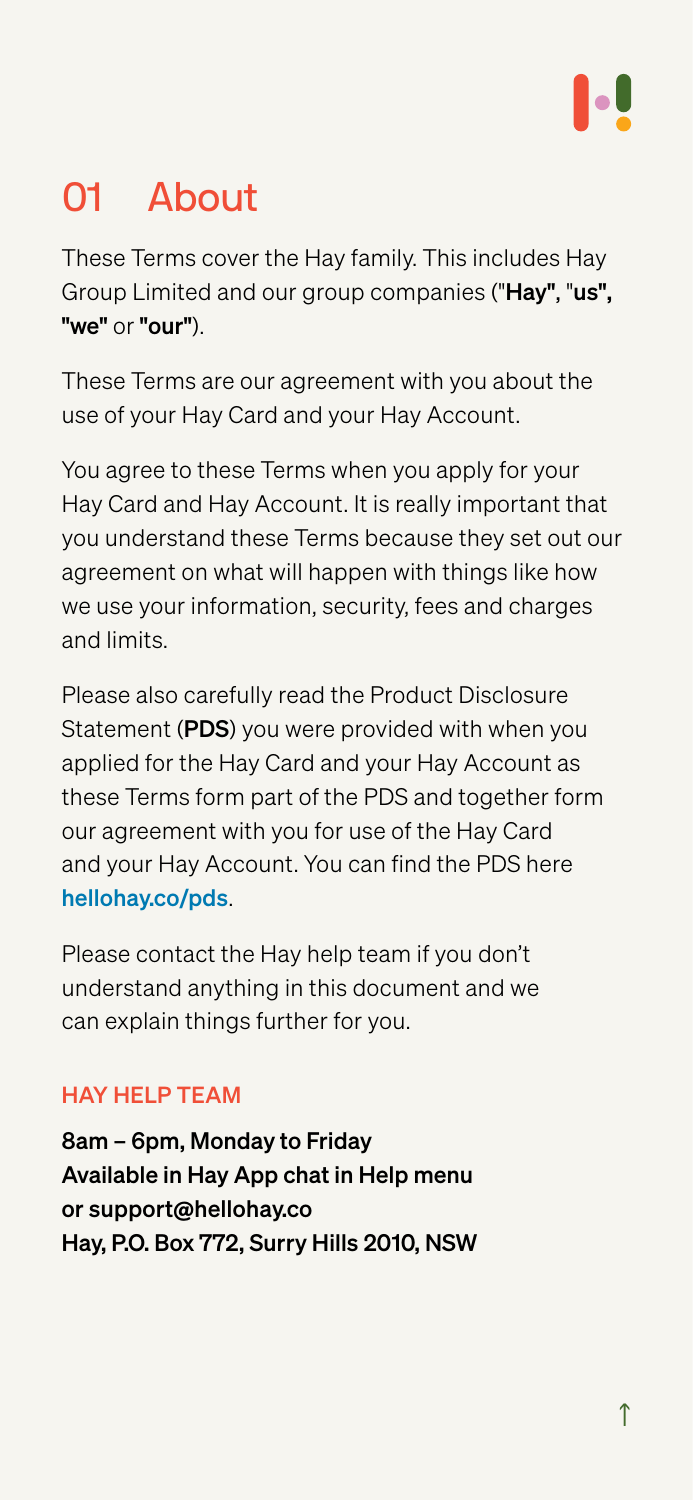# <span id="page-6-0"></span>02 Meaning of words

In these Terms, words that have a capital letter have the following meaning:

- **Available Balance:** means the value stored on your Hay Card and available in your Hay Account at a particular point in time (in AUD) which you can see in the Hay App.
- **Hay Account:** means the digital account that is linked to your Hay Card. The Hay Account represents your Available Balance but is not a bank account.
- **Hay Card:** means the physical reloadable prepaid or debit Visa card which we issue to you.
- **Passcode**: means the 6-digit passcode you nominate when signing up to Hay to protect access to the Hay App.
- **Pay Anyone**: means a payment from your Hay Account to another person's account with an Australian Financial Institution by using the BSB and account number of the person to whom you are making the payment.
- PIN: means the 4-digit personal identification number used to protect access to your Hay Card which is created by you when signing up to Hay.
- **Unauthorised Transactions:** means a transaction which you haven't authorised and without your knowledge and consent.
- Visa: means Visa Worldwide PTE Ltd.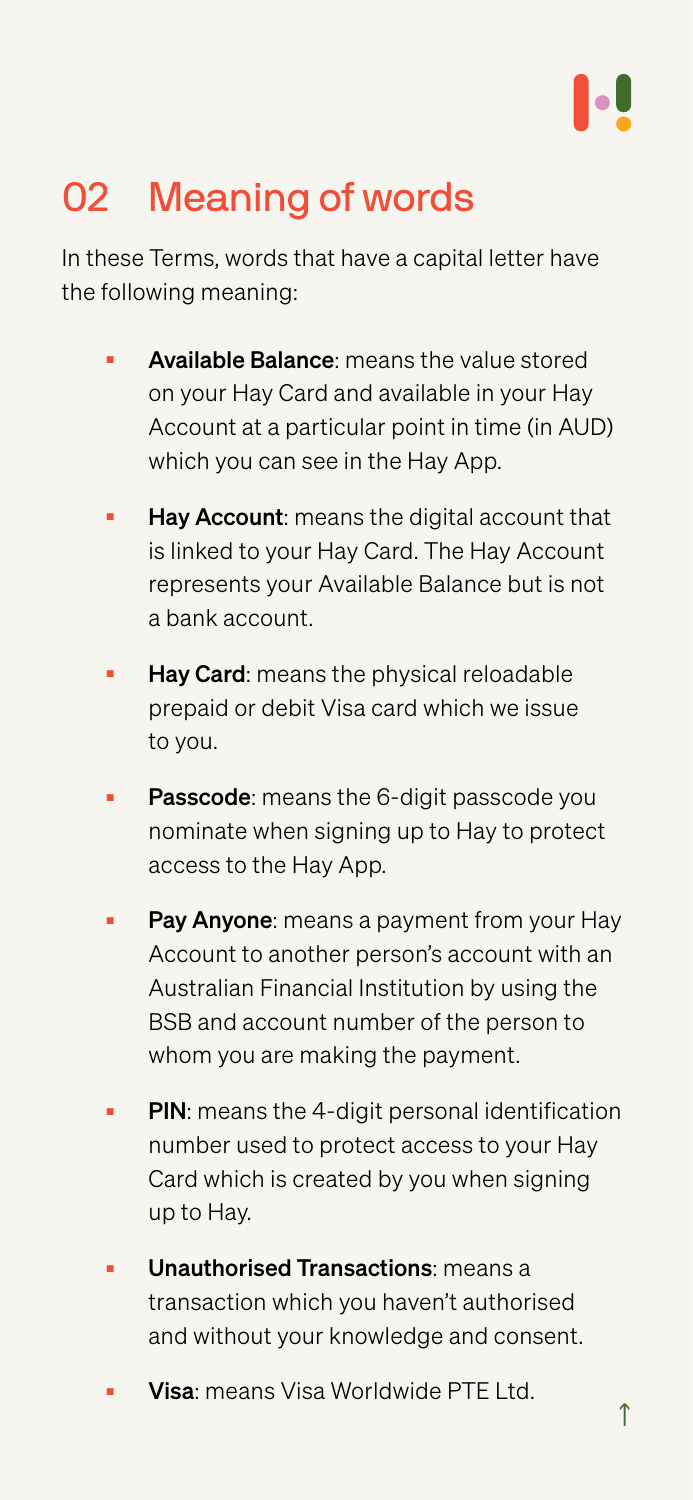- <span id="page-7-0"></span>■ Google: is a trademark of and means Google Inc. and includes its related bodies corporate and affiliates.
- Android Device: means a mobile device capable of connecting to the internet which is 'compatible' with the Google Pay App.
- Google Pay: means the mobile wallet service provided by Google that enables you to make Google Pay payments.

- **Apple:** means Apple Pty Limited ABN 46 002 510 054 and its related bodies corporate and affiliates.
- **Apple Device**: means a device such as an iPhone, iPad, Mac, Apple Watch or other supported device which uses the Apple operating system and supports Apple Pay.
- **Apple Pay**: means the payment platform created by Apple for making payments using an Apple Device and a supported card registered on such a device.

[↑](#page-1-0) Once you have loaded value to your Hay Card, you can use it anywhere in the world (where Visa prepaid and debit cards are accepted) to access your Available Balance and make payments.

# 03 The Hay Card and Hay Account

The Hay Card is a reloadable Visa prepaid or debit card. When you are issued with a Hay Card you will receive a physical version of the Hay Card which are linked to your Hay Account within the Hay App.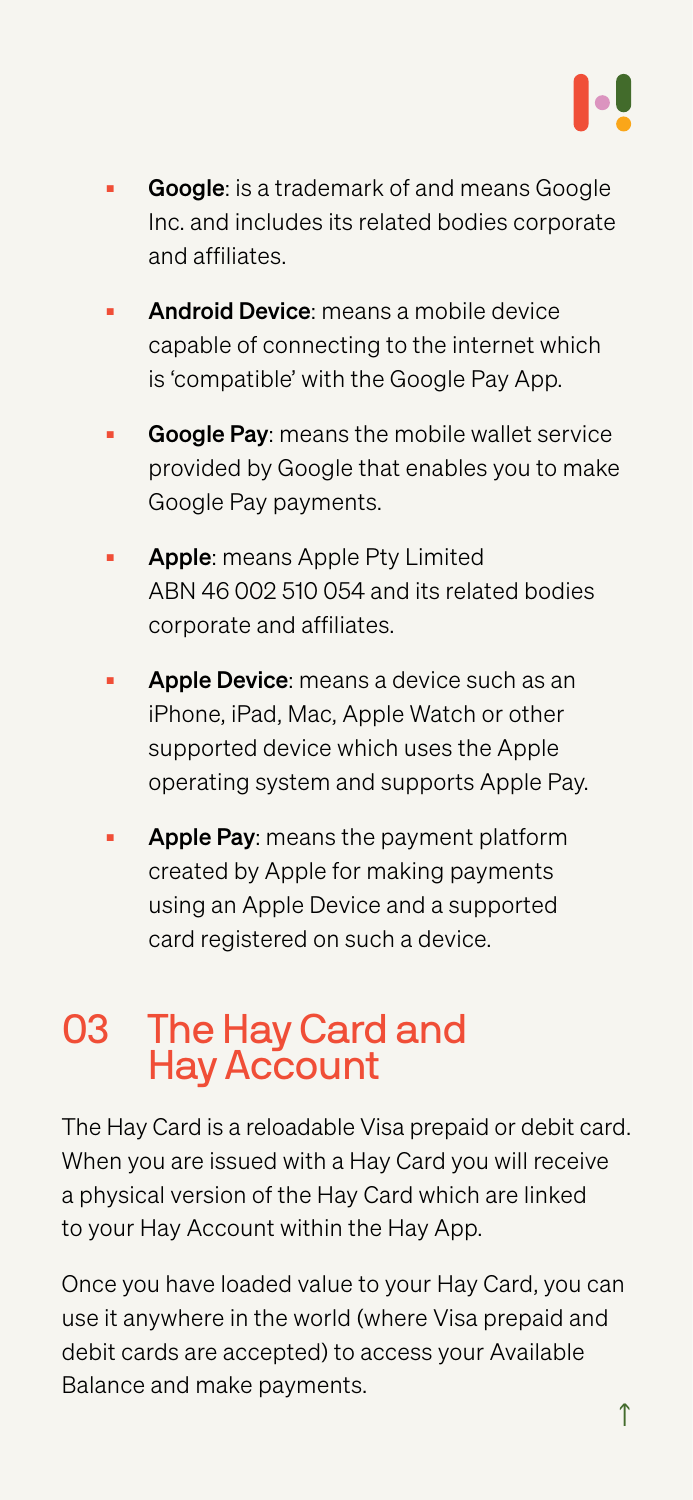<span id="page-8-0"></span>You can use the Hay Card to withdraw cash at ATMs (note there is a daily limit that applies [\(see clause 7.2\).](#page-10-0)

Your Hay Account is linked to your Hay Card. You can make Pay Anyone transactions from your Hay Account via the Hay App.

You only access the value you have loaded to your Hay Card. The Hay Card is not a credit card.

# **Eligibility**

To apply for a Hay Card and Hay Account, you must be at least 16 years old and comply with any of our eligibility criteria communicated during the onboarding process.

# 05 Anti-Money Laundering and Counter-Terrorist Financing

[↑](#page-1-0) We may need to block, delay, freeze or refuse transactions or suspend or close your account where we reasonably consider that a transaction is fraudulent or in breach of anti-money laundering laws or where

As part of the application process we will require evidence of who you are and where you live. As part of our legal obligations, we need to check the information you provide against records maintained by credit reporting and fraud prevention agencies/ organisations. However, we don't perform a credit

check on you and the searches we perform are only for verifying your identity.

You must let us know as soon as possible when any of your details change.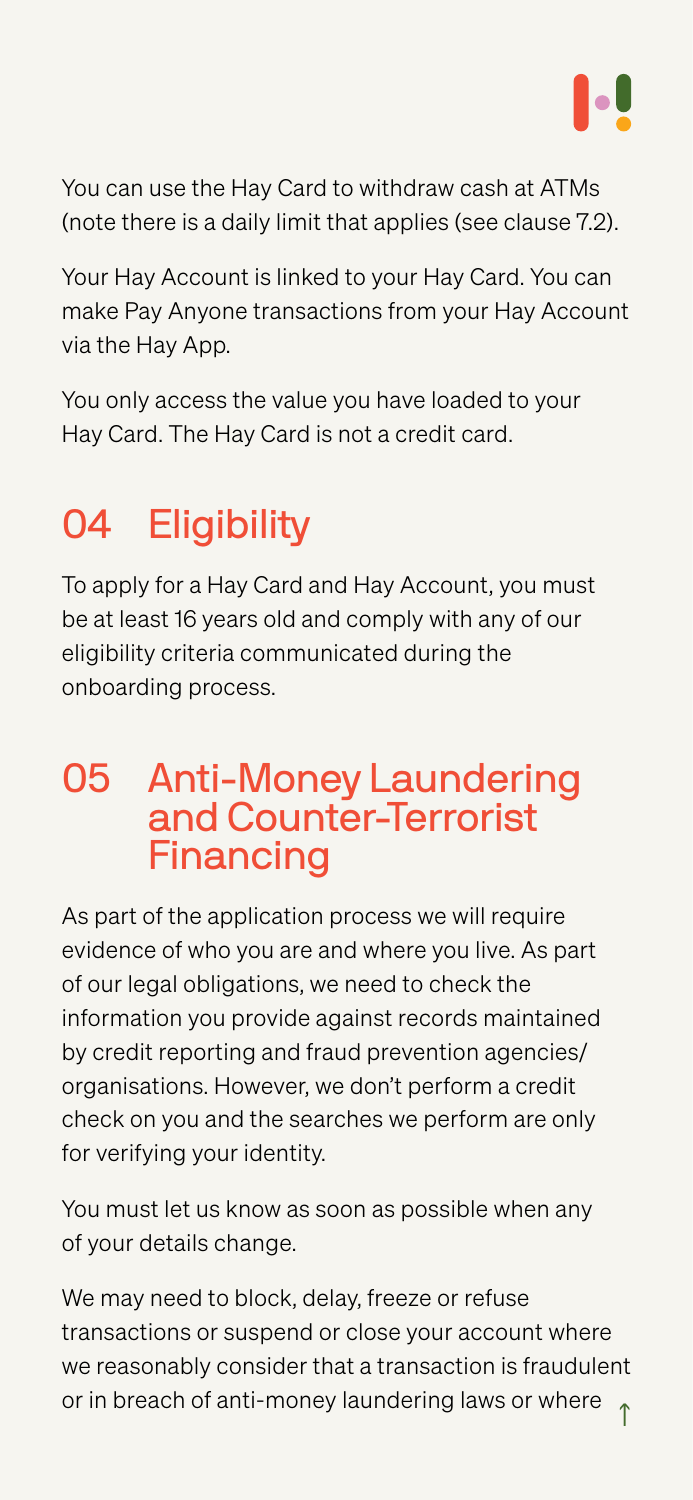<span id="page-9-0"></span>we have concerns regarding your money laundering or terrorism financing risk. We are not responsible for any loss that arises where this occurs. Where we can, we will let you know why we have stopped the transaction. However, in some cases our legal obligations will stop us from being able to tell you.

# 06 Activating your Hay Card

Once we have approved your application for a Hay Card and Hay Account, we will post you the Hay Card. Before you use your Hay Card for the first time you will need to unfreeze it in the settings of your Hay App.

# 07 Using your Hay Card

[↑](#page-1-0) Once the value is showing in your Hay Account, you can use it to make payments on your Hay Card.

You can find instructions for how you can transfer value to your Hay Account in the Hay App.

We may also add new ways to get money

## Loading value and transactions to your Hay Card or Hay Account You can load value to your Hay Account by transferring from an account held with another financial institution. 07.01

into your Hay Account in future so check the Hay App for this information.

Payments to your Hay Account will be credited to your Available Balance when they have cleared.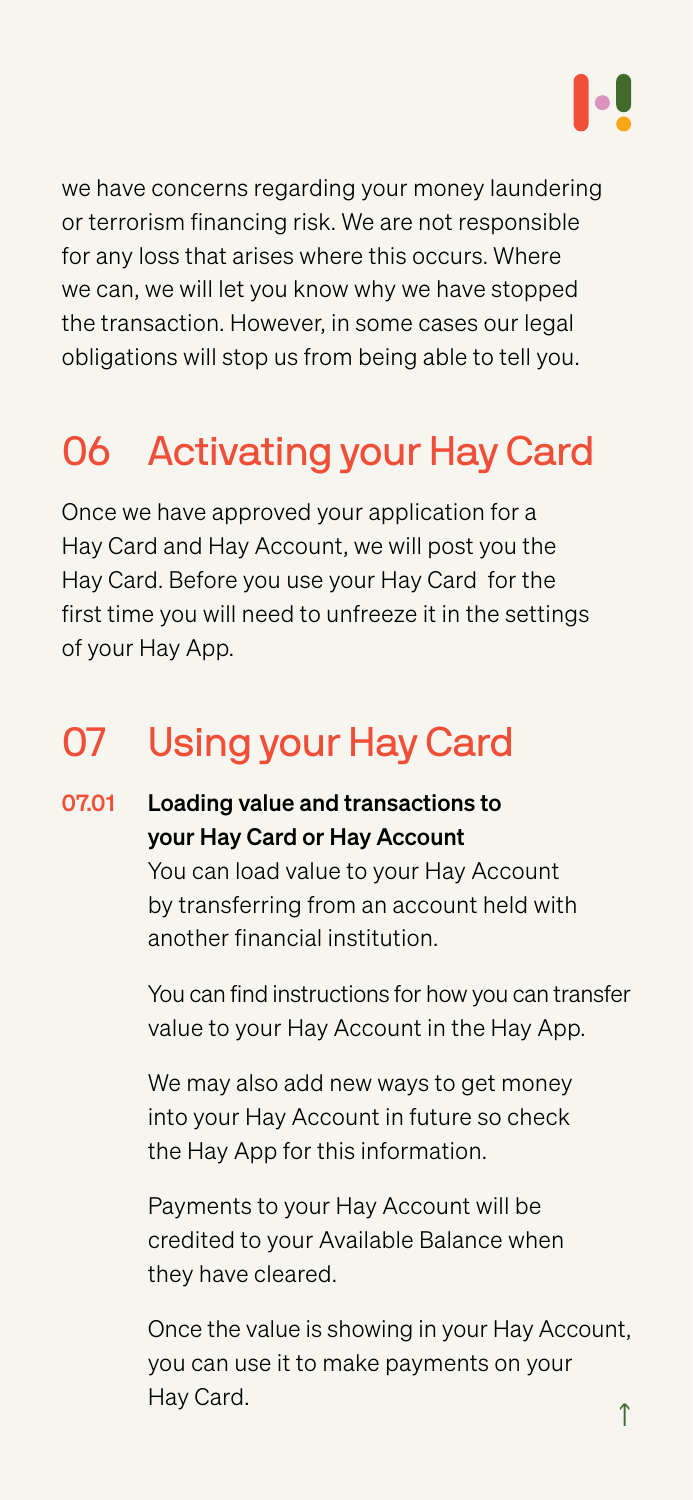Hay Card and Hay Account for:

PLEASE NOTE, ALL DAILY LIMITS REFRESH ON A 24-HOUR CYCLE, NOT PER CALENDAR DAY.

At any time, we can adjust the limits to protect your interests or ours.

You can find the actual limits that apply to your Hay Card and Hay Account within the Hay App.

We will let you know via the Hay App if your limits are adjusted. Please check the Limits section in the Hay App so you know what limits apply to your use of the Hay Card.

### <span id="page-10-0"></span>Limits There are default limits that apply to the 07.02

# ATM withdrawals (Australia) You can withdraw cash from your Available Balance using your Hay Card at any ATM up to the limit that applies for ATM transactions. 07.03

| \$15,000 | Maximum value you can store in your<br>Hay Account at any one time |
|----------|--------------------------------------------------------------------|
| \$10,000 | Maximum value of a single Hay Card<br>transaction                  |
| \$10,000 | Maximum top up per day                                             |

| \$1,000                     | Maximum ATM cash out per day     |
|-----------------------------|----------------------------------|
| \$5,000                     | Maximum bank transfers per day   |
| \$5,000                     | Maximum BPAY transaction per day |
| <b>Available</b><br>balance | Total daily transaction limit    |
| <b>Available</b><br>balance | Hay to Hay transaction limit     |
|                             |                                  |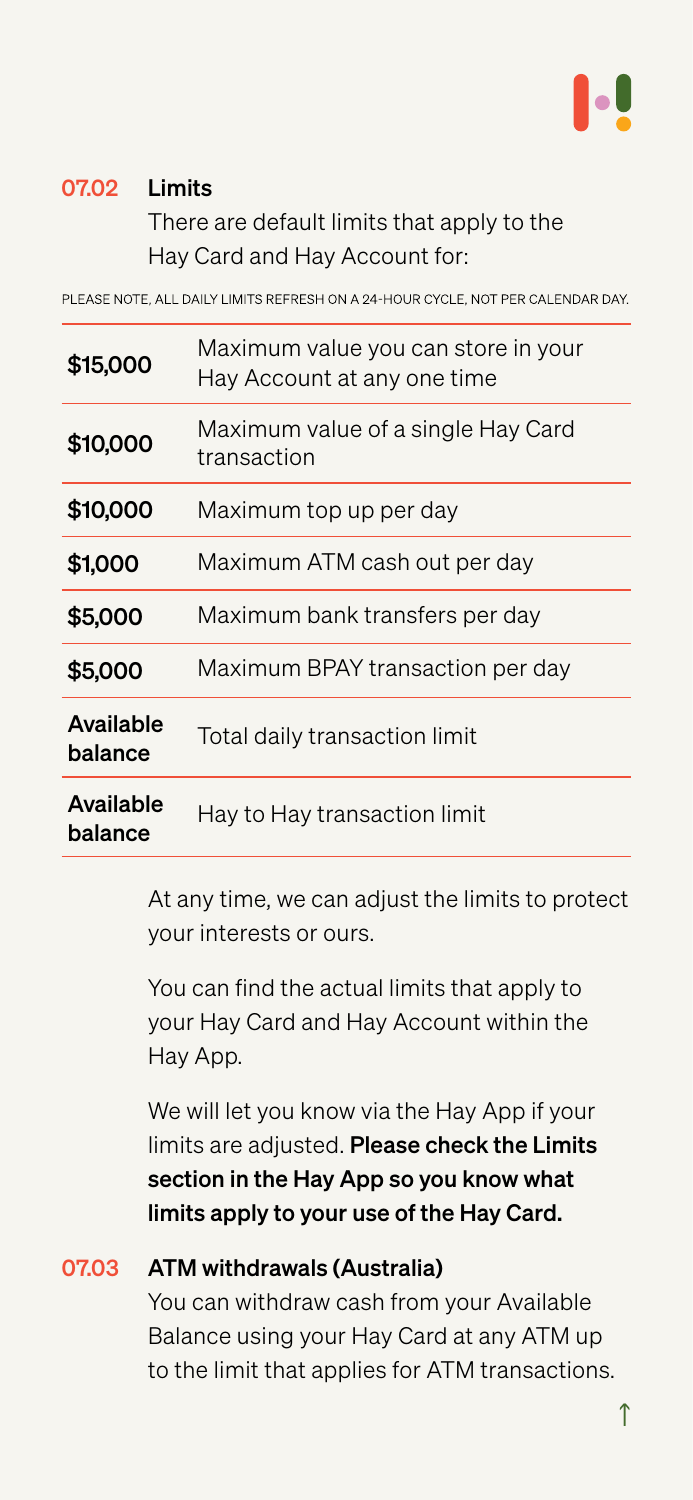<span id="page-11-0"></span>There are no Hay fees for using ATMs. However, you may be charged fees by other financial institutions or ATM providers when using some ATMs.

We will deduct the amount of any transaction using your Hay Card from your Available

You can use your Hay Card to make payments anywhere that Visa prepaid and debit cards are accepted.

[↑](#page-2-0) Sometimes a transaction cannot be processed due to reasons outside of our control, like where there are network issues which may affect the relevant payment terminal.

Within Australia you can make contactless transactions under \$100 without using your PIN. Contactless limits may vary in different countries. Like with any transaction, please make sure you check the amount is correct on the terminal before authorising a contactless transaction.

ATM withdrawals (Outside Australia) Hay does not charge a fee for using an ATM while outside Australia where you withdraw up to \$500 in a calendar month. Where you withdraw more than \$500 in a month, a fee of 1.5% of the withdrawal amount (in excess of the \$500) applies. ATM operator fees may apply. 07.04

### Card transactions 07.05

Balance. You can't stop payment on a transaction after it has been completed. For mistaken or disputed payments please refer to [clause 10](#page-14-0).

We do not allow negative balances.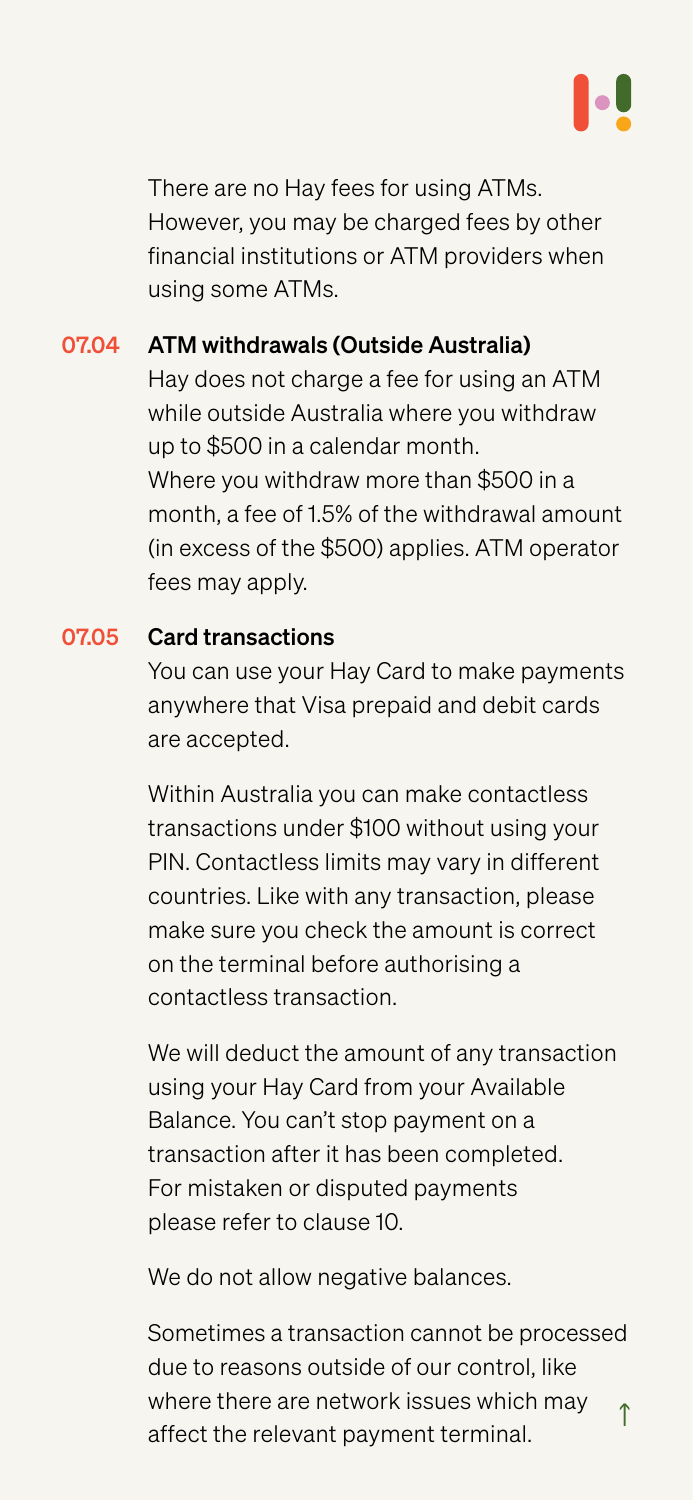<span id="page-12-0"></span>We are not responsible where a transaction authorisation is declined for any reason.

You can make Pay Anyone payments from your Hay Account using the Hay App.

It is really important to enter the correct BSB and account information when authorising internet payments from your Hay Account. Where you enter the wrong information:

other person; it is only for your personal use.  $\uparrow$ You can't use your Hay Card or Hay Account for any illegal purposes including purchasing anything that is illegal under Australian law. You can't sell or give your Hay Card to any You can only have one Hay Card at a time.

- funds may be credited to the account of an unintended recipient if the BSB number and/ or identifier do not belong to the person you name as the recipient; and
- it may not be possible to recover funds from an unintended recipient.
- Using your Hay Card outside Australia All transactions in foreign currencies will be converted into Australian dollars. 07.07

### Account transactions 07.06

All foreign currency transactions will be processed using the foreign exchange rate determined by Visa at the time of settlement. We do not charge fees, margins, or spreads for foreign exchange payments.

The actual foreign exchange rate that has been applied will be shown in your Hay App on settlement.

### Restrictions on use 07.08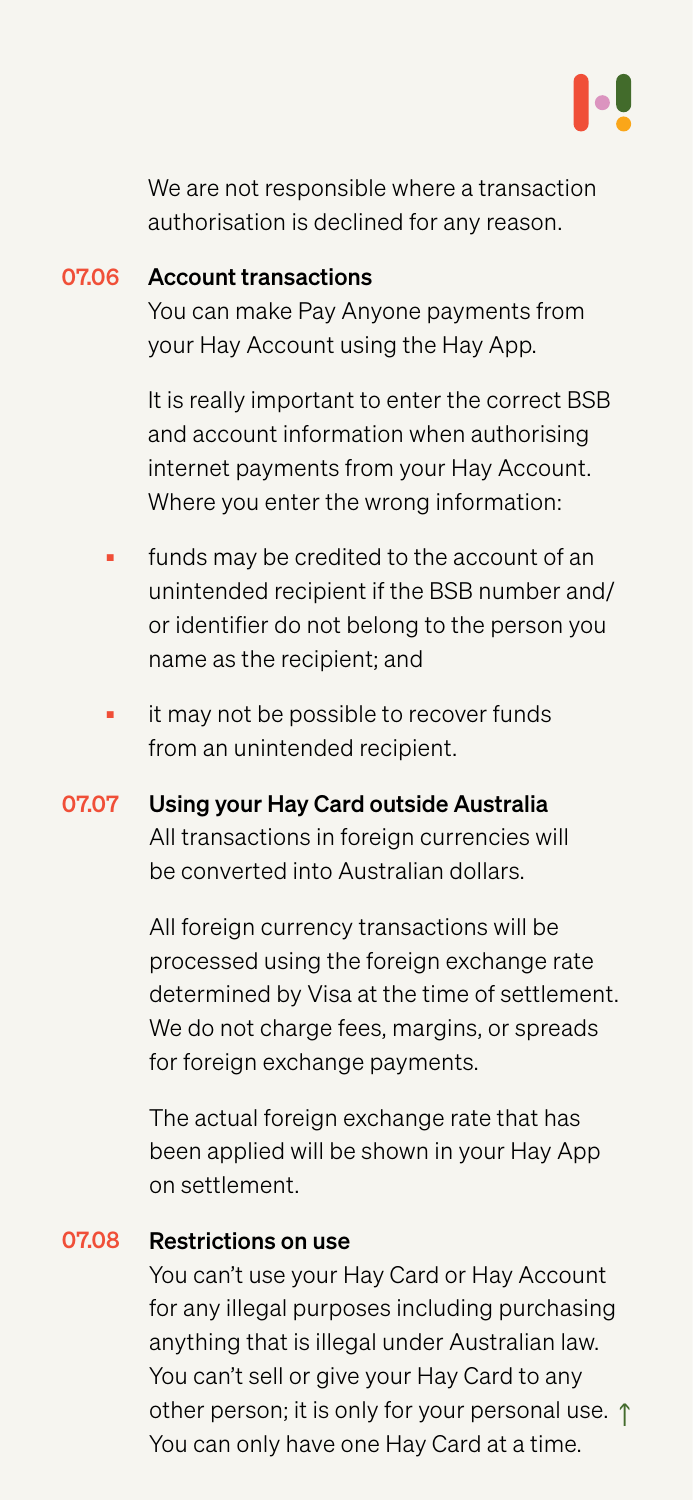# <span id="page-13-0"></span>**Fees**

Current fees and charges that apply to your Hay Card and Hay Account can be found here [hellohay.co/feesa](https://www.hellohay.co/fees)ndlimits.

We will debit your Available Balance for any fees that are payable to us.

We will let you know at least 30 days before a change takes effect through the Hay App of any fee changes so that you can stop using the Hay Card if you don't

like our new fees. Merchants and financial institutions may also impose fees or surcharges.

# 09 Security

[↑](#page-2-0) If you believe your physical Hay Card is lost (and there's a chance you'll find it) you can simply freeze your Hay Card in the Hay App so that it cannot be used. While the physical card is frozen you can continue to make payments from your Hay Account. After you have frozen your Hay Card, you will not be able to use your Hay Card until you unfreeze it.

It is important you keep your Hay App and Hay Card information and PIN and Passcode secure. This means that you must not unnecessarily disclose the card number on your Hay Card, write a PIN or Passcode down either on the Hay Card or on something you carry with the Hay Card, or share your PIN or Passcode with any other person.



Protecting your Hay Card information and PIN and Passcode 09.01

### What to do when you suspect your Hay Card is compromised or lost 09.02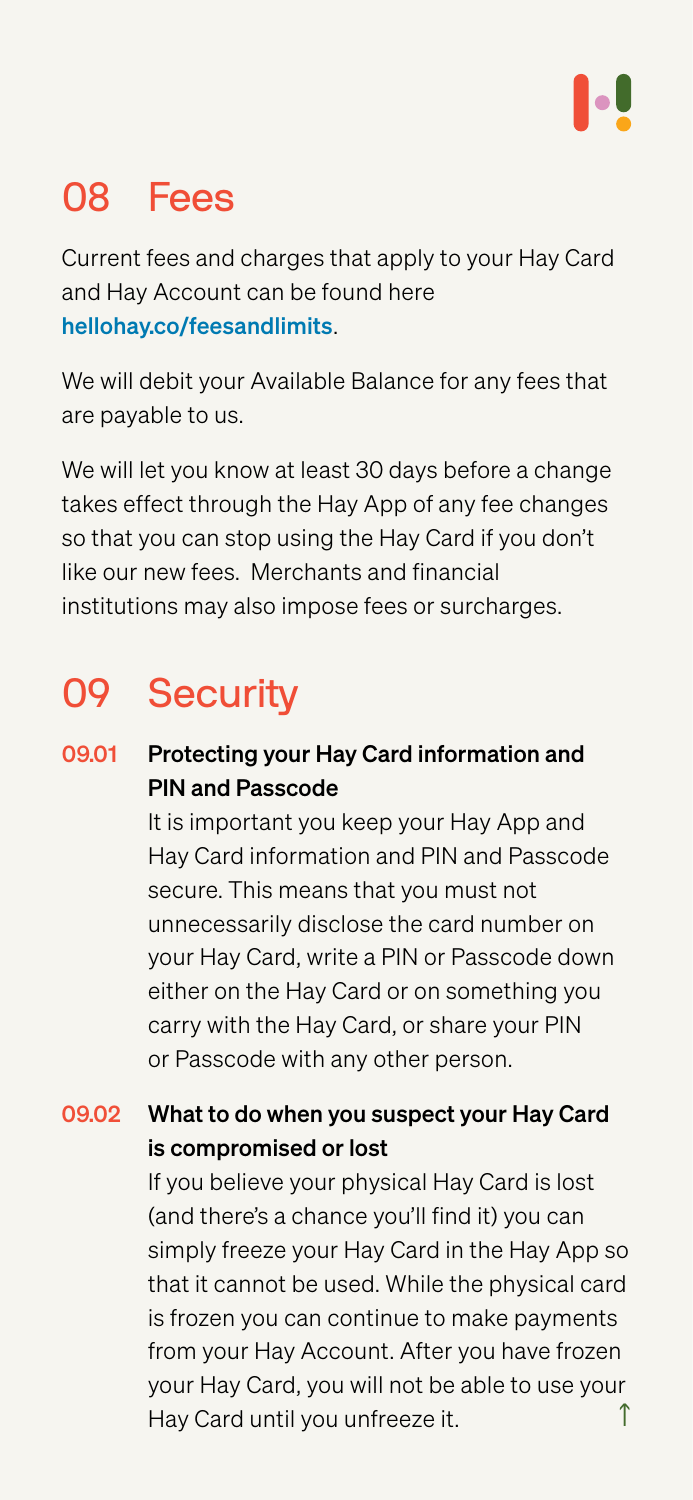<span id="page-14-0"></span>If you believe your Hay Card has been lost, damaged or compromised (not just temporarily lost) then you must immediately report your Hay Card lost or stolen within the Hay App and request a new Hay Card.

10 Responsibility for mistaken or Unauthorised Transactions

Where you think a transaction is an Unauthorised Transaction or is otherwise incorrect, please get in touch with us immediately via the Hay App and provide as much information as you can about the relevant transaction so we can investigate further.

## [↑](#page-2-0) Incorrect payments/issues with a purchase If you have a problem with a purchase made with your Hay Card or a disputed transaction, 10.02

There are specific circumstances and time frames where we can claim a refund in connection with a disputed transaction. This means that our ability to investigate a disputed transaction is limited to the time frames imposed by payment service providers and schemes that we deal with so it is important to let us know as soon as possible after you become aware of a disputed transaction

> Where you make a mistake when making a payment, we will try to reverse the transaction and retrieve your funds. However, if we can't reverse the transaction, we are not responsible, and you will be liable for the mistaken payment.

### Mistaken payment 10.01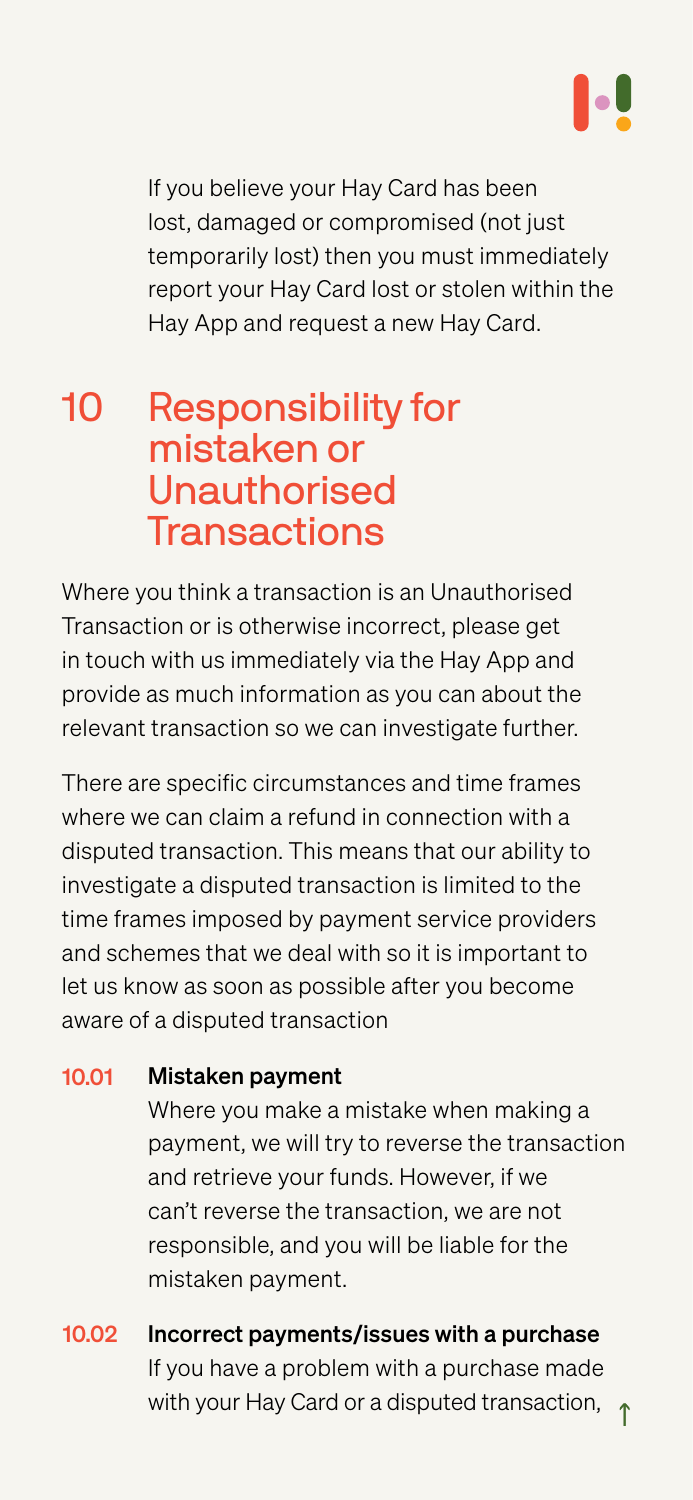<span id="page-15-0"></span>the first step is to get in touch with the merchant you made the purchase from.

If you cannot resolve the matter with the merchant, contact us about the disputed transaction via the Hay App.

11 Lost, stolen Hay card or compromised PIN or passcode

- that occur before your Hay Card is issued to you;
- that occur after you have frozen or cancelled your Hay Card and while it remains frozen; or
- where you didn't contribute to the Unauthorised Transaction.

You will not be responsible for Unauthorised Transactions:

We may consider that you have contributed to an Unauthorised Transaction where:

- you have not kept your Hay Card, PIN or Passcode reasonably secure; or
- there was an unreasonable delay in freezing or

cancelling your Hay Card where you believed it was lost, stolen or otherwise compromised.

# 12 Transaction history

You can view your transaction history in the Hay App at any time. We take security really seriously but please regularly check it to make sure there is nothing unusual such as: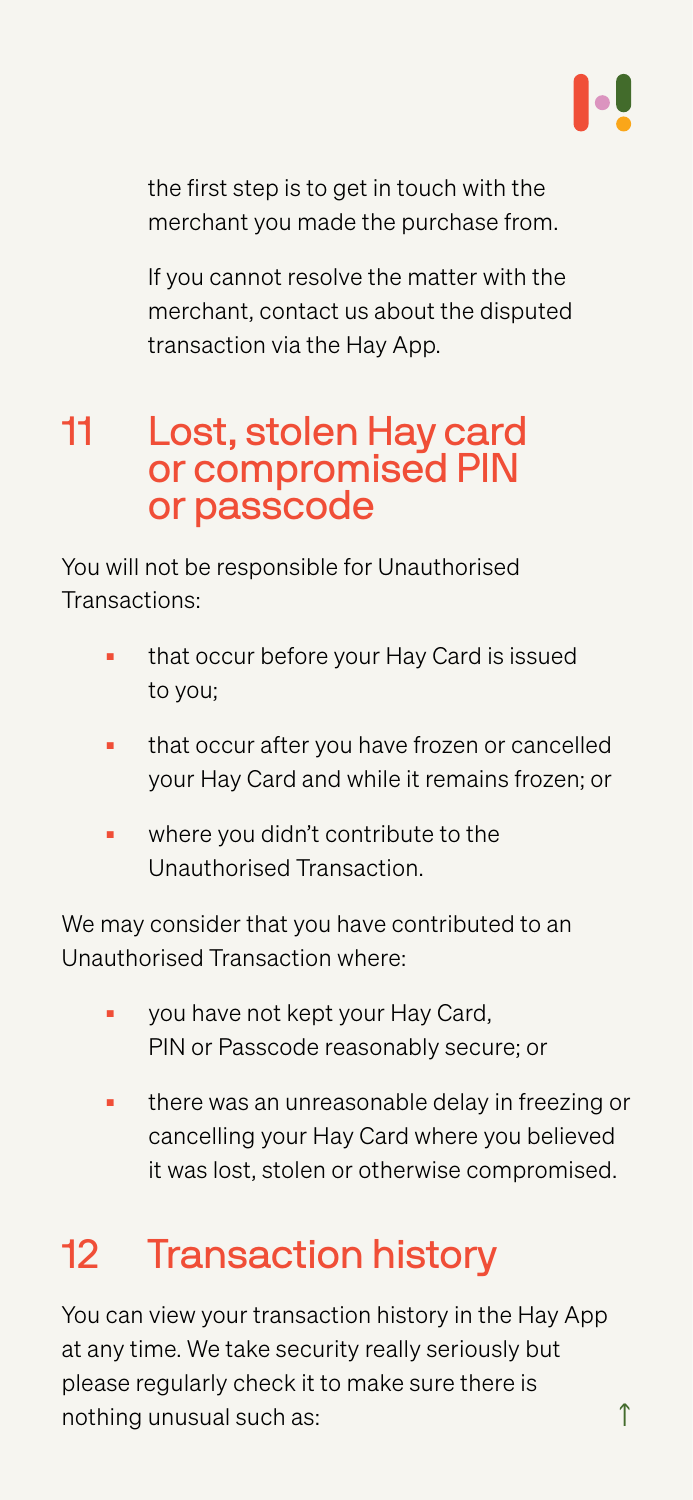- <span id="page-16-0"></span>■ transactions you don't recognise;
- **transactions you didn't authorise;**
- transactions where you never received the relevant goods or services;
- transactions where the purchase price differs to the purchase amount; or
- you think a transaction may have been duplicated.

We can cancel the Hay Card where we have concerns about security and to protect your Available Balance where we suspect the Hay Card has been compromised.

# 13 Hay Card and Hay Account cancellation

If we become aware that you haven't done what you've agreed to do as set out in these Terms we may cancel your Hay Account. If this happens, we will let you know as soon as possible and refund your Available Balance to your nominated account.

# Card expiry

The expiry date is shown on your Hay Card. We will contact you prior to the expiry to let you know next steps for continuing to use your Hay products after the expiry date.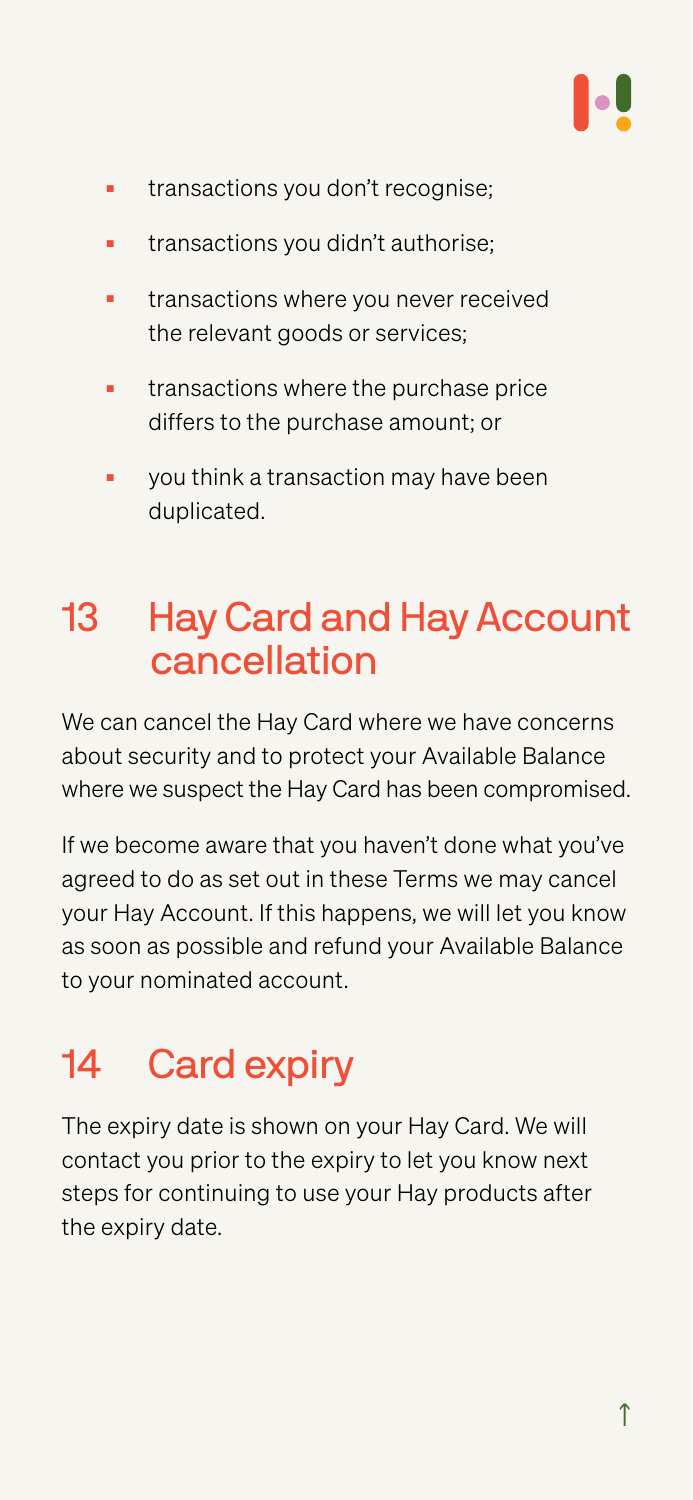# <span id="page-17-0"></span>15 How to close your Hay Account

You can close your Hay Account via the Hay App. We need to wait for all payments to be settled before your Hay Account is closed. After your Hay Account is closed, you will no longer be able to use your Hay Card.

You will remain liable for any transactions that were not processed, or that occur, on your Hay Account (including, but not limited to, outstanding merchant purchases) at the time the Hay Account is closed.

- notification (including a push notification) or message sent to you or your device through the Hay App;
- - by email to the email address recorded for you in the Hay App;
	- by letter to the address recorded for you in the Hay App.

You must also pay to us all unpaid fees and charges prior to closing the Hay Account.

# 16 How we can communicate with each other (notices)

You can contact us via the Hay App or the Hay website.

We may give you any information, notices or other documents related to the Hay Card or Hay Account by: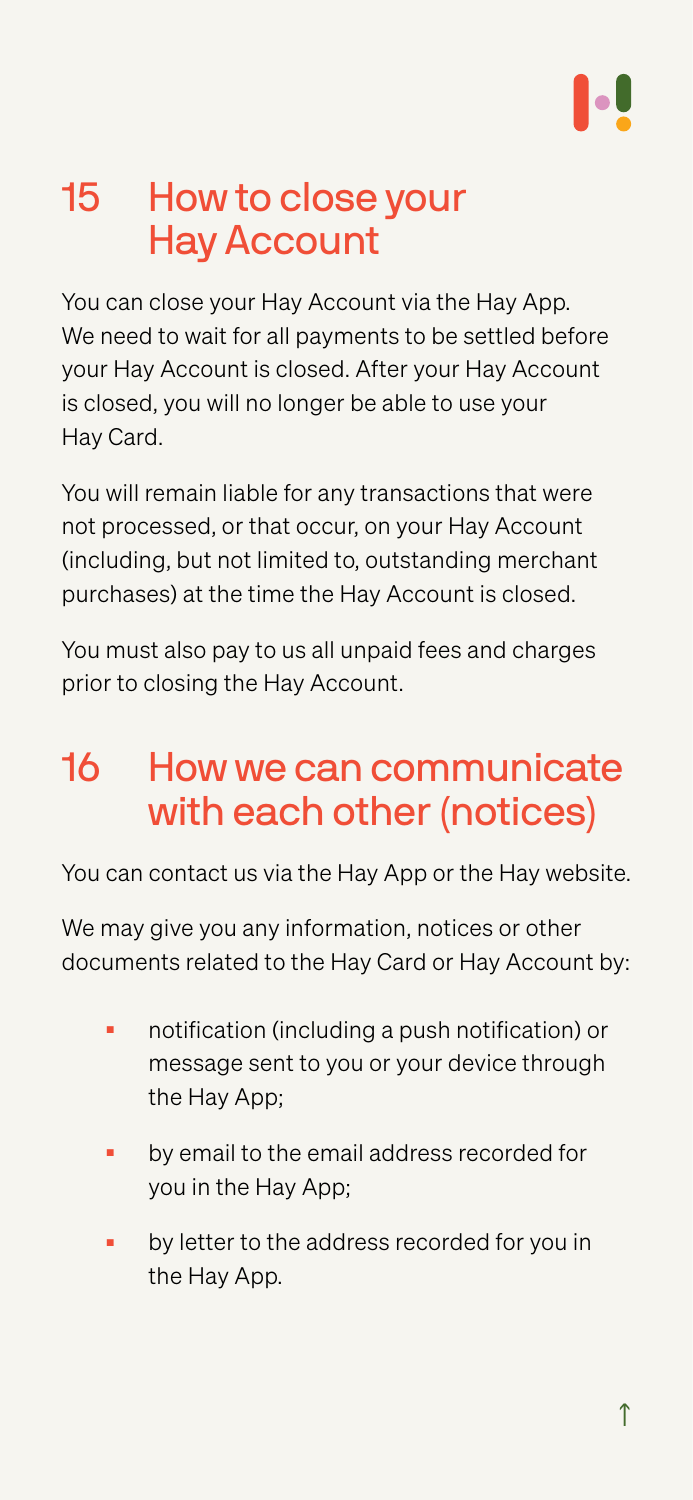# <span id="page-18-0"></span>17 Privacy

We will collect, handle and use your personal information in accordance with our privacy policy available at [hellohay.co/privacy](https://hellohay.co/privacy).

Our privacy policy contains important information about the purposes for which we collect personal information, the entities to which we may disclose the information we collect (including any overseas disclosures that we may make), how you can access and seek correction of the personal information we hold about you or how you can make a complaint about our handling of your personal information.

# 18 Limits and responsibility

We are responsible for things that occur that are our fault. This includes things like your Available Balance being incorrectly debited due to our error or our fraud.

We are not responsible for things outside of our control like;

- where a merchant does not accept your Hay Card;
- delays or interruptions not caused by us;
- transactions not being able to be processed, despite us taking reasonable precautions;
- a dispute between you and the supplier of goods or services purchased with the Hay Card; or
- compliance with our regulatory obligations.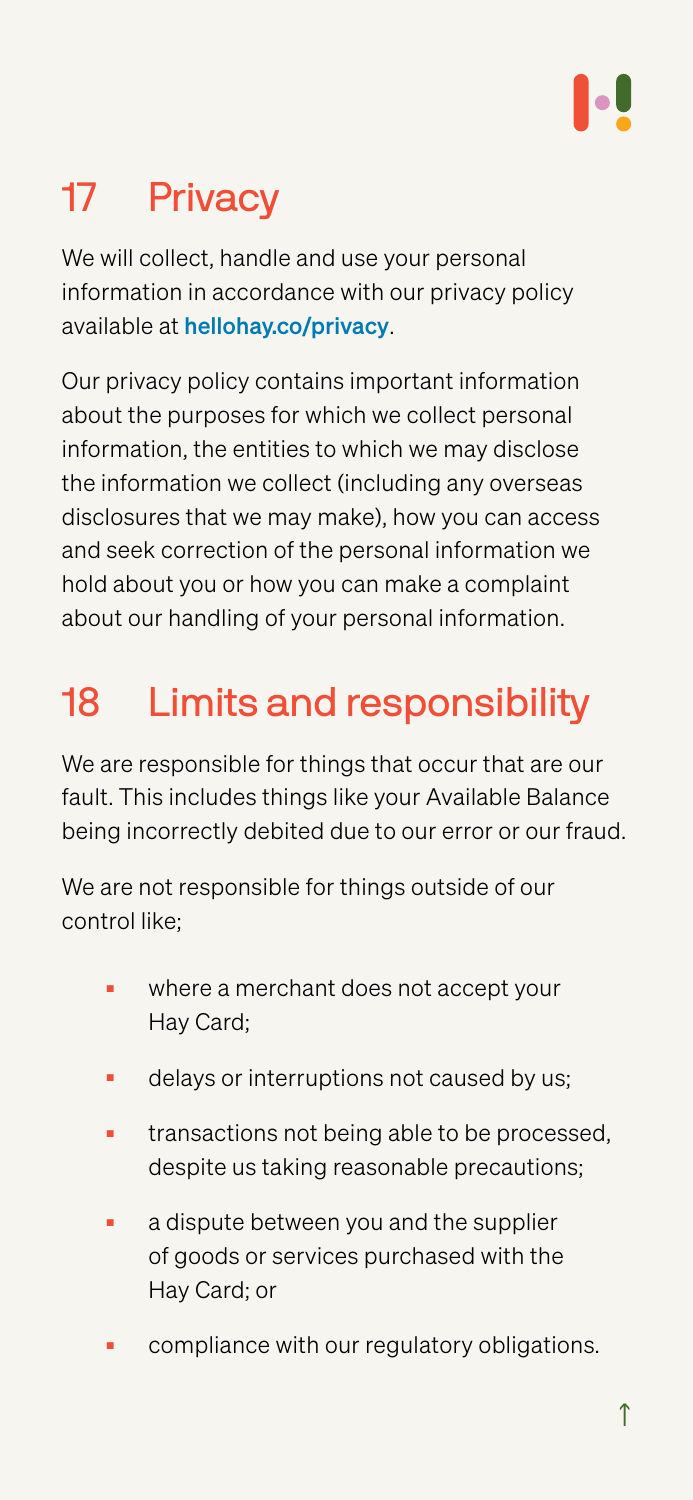<span id="page-19-0"></span>Where we are responsible, to the extent permitted by law and Visa scheme rules, the most we are responsible for is the value of a transaction processed due to our error or, for other things that we may be responsible for, the amount of your Available Balance.

- supplying the services again; or
- the payment of the cost of having the services supplied again.

If the laws in Australia impose any guarantees, warranties or conditions on the Hay Card or Hay Account, then our liability for a breach of such guarantee, warranty or conditions will be limited to:

# 19 BPAY

- i. The BPAY scheme is an electronic payments scheme through which you can instruct Hay to make payments to billers who accept BPAY payments through the BPAY scheme.
- ii. You must hold an active Hay account to make BPAY payments through the BPAY scheme.

### About the BPAY scheme 19.01

iii. Hay is a member of the BPAY scheme. We will

inform you if we cease to become a member.

iv. The terms and conditions set out in this section apply when you make a payment through the BPAY Scheme with Hay.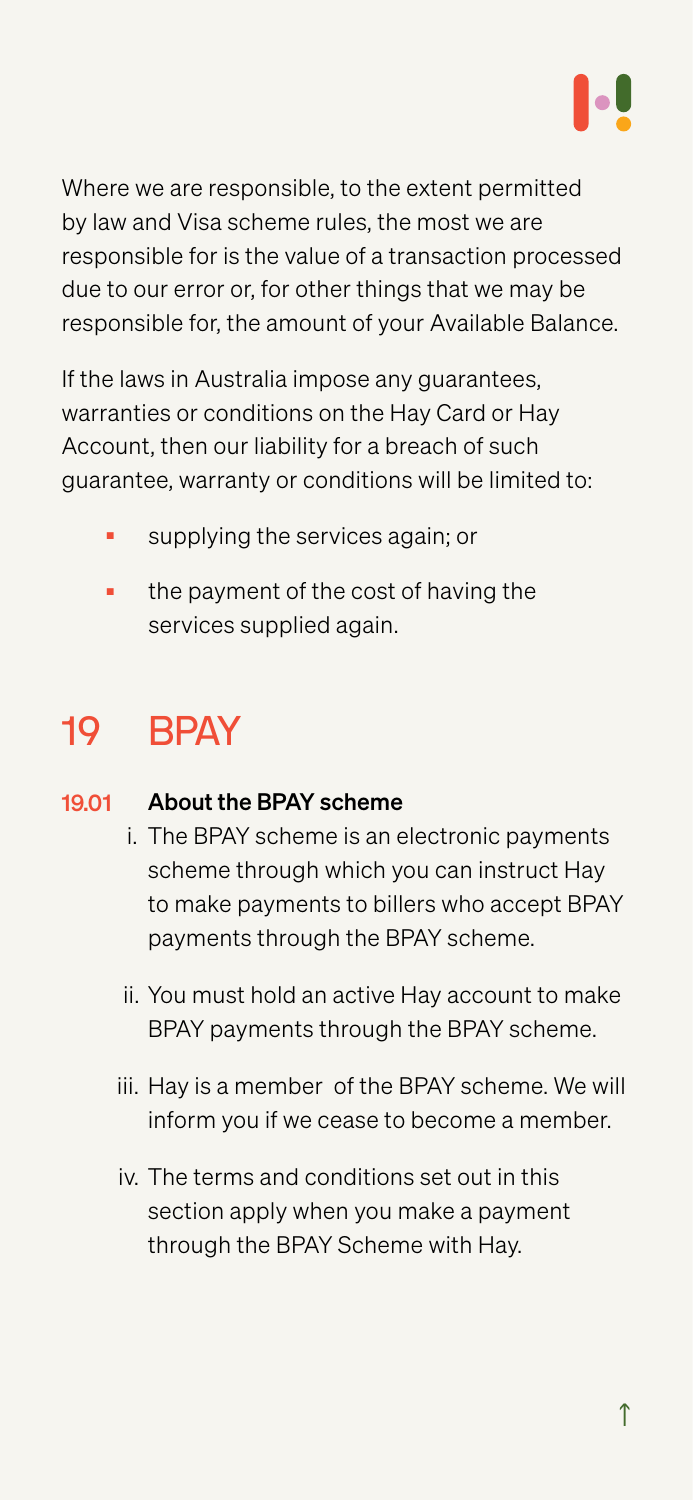- i. When you instruct us to make a BPAY payment, you must provide us with the following information in the Hay app:
- the account from which the BPAY payment is to be debited
- the BPAY biller code of the biller to be paid;
- the amount of the BPAY payment;
- the biller customer reference number; and
- the date you wish to make the payment.
	- ii. You acknowledge and accept that we are not obliged to make a BPAY payment if you fail to provide all of the information in clause 19.02i or provide inaccurate information.
	- iii. If the information in clause 19.02i is successfully provided, we will debit the specified account with the amount of that BPAY payment on the date you have provided when setting up the payment.
	- iv. We will not make the BPAY payment if there

### <span id="page-20-0"></span>Using the BPAY scheme 19.02

are insufficient funds in the specified account for the date you have instructed us to make that payment.

### BPAY Scheme Payments 19.03

i. We cannot not accept an instruction to stop a BPAY payment once you have instructed us to make that BPAY payment.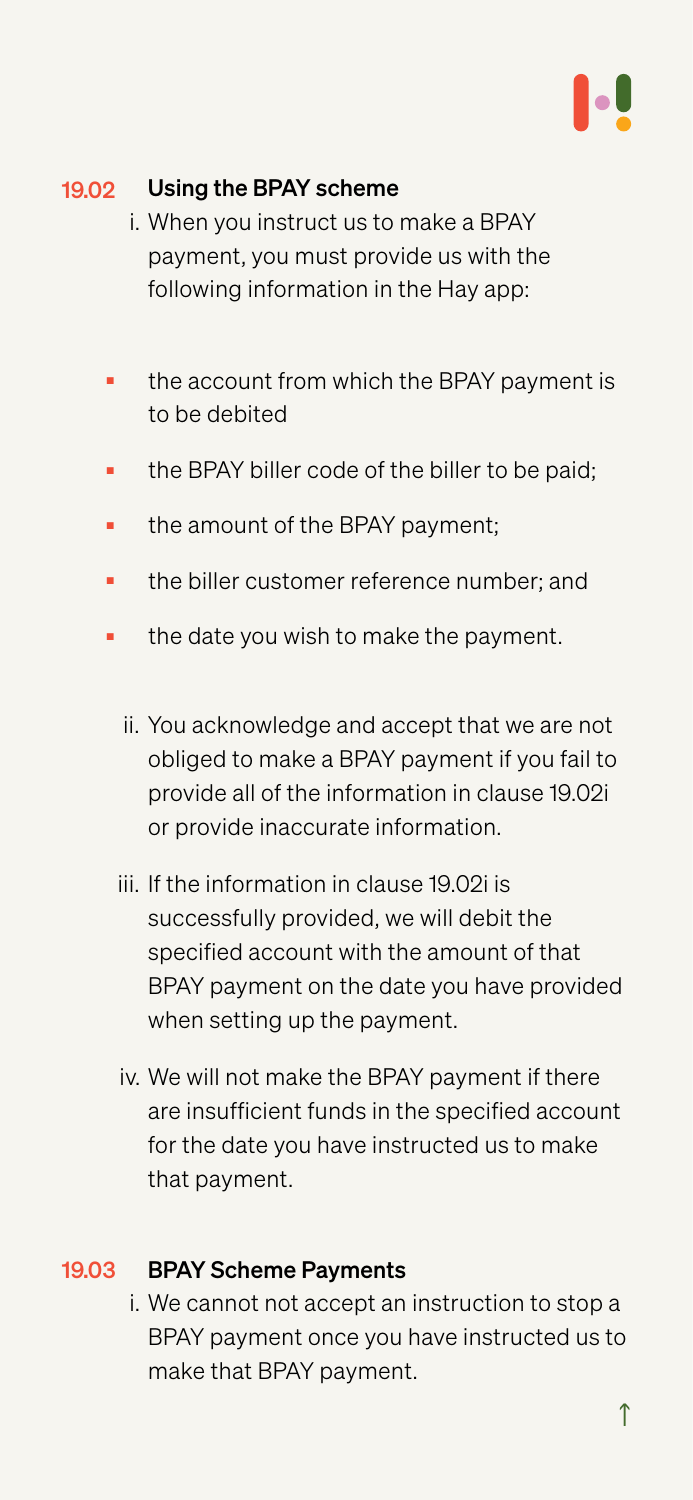- <span id="page-21-0"></span>ii. The processing of a BPAY payment may be delayed where:
- there is a public or bank holiday on the day you tell us to make a BPAY payment;
- you tell us to make a BPAY payment on a nonbusiness day;
- another financial institution participating in the BPAY scheme does not comply with its obligations under the BPAY scheme;
- a biller fails to comply with its obligations under the BPAY scheme.
	- iii. Although any BPAY payment processing delay is not expected to continue for more than one business day, you acknowledge and accept that a delay may continue for a longer period.

- if the amount you instructed us to pay is greater than the required amount, contact the biller directly for a refund; or
- if the amount is less than the required amount, you should make a further BPAY payment to the biller for the difference.
- i. If you believe that you have made a mistake in a BPAY payment, you must contact us as soon as possible so that we can identify and assess the transaction.
- ii. If you discover that you have instructed us to make a payment to a biller for an incorrect

### Incorrect payment amount to a biller 19.04

## amount: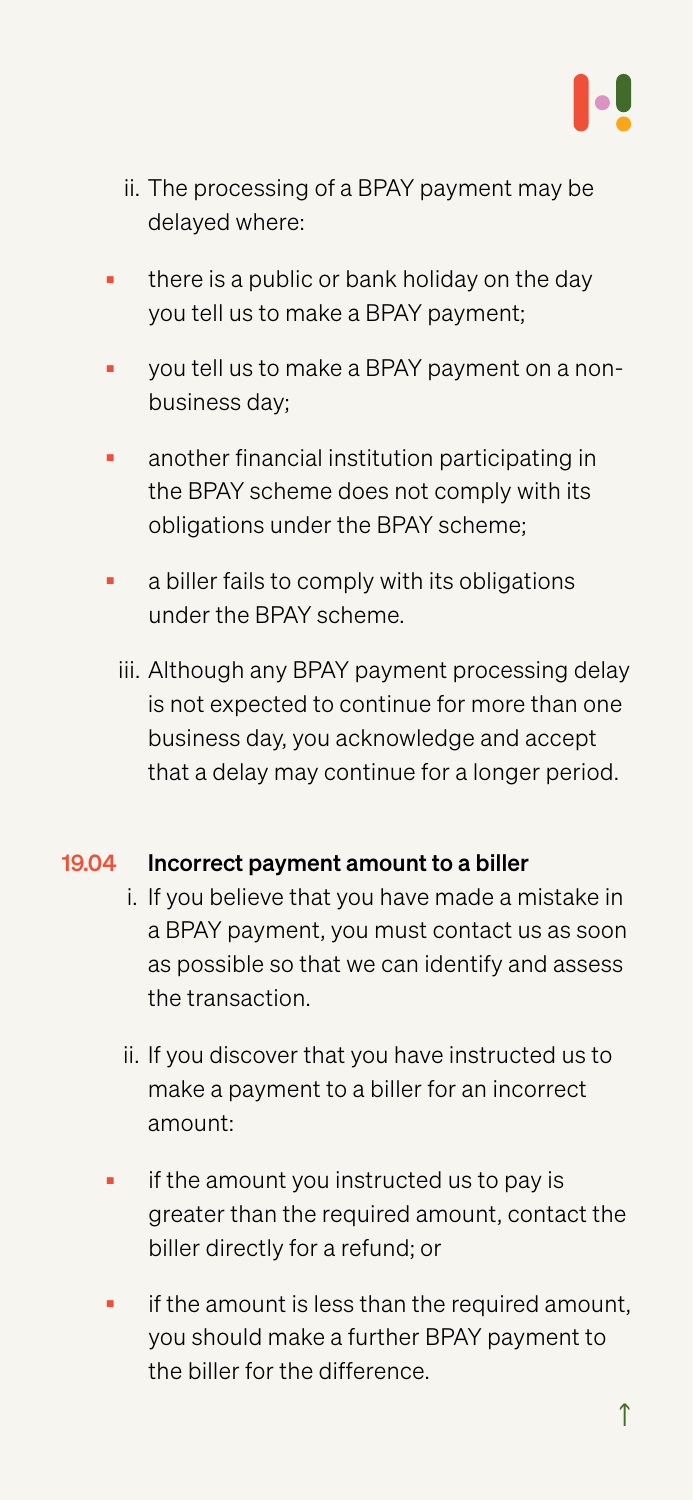If we are notified that your BPAY payment cannot be processed by a biller, we will notify you and credit your account for the amount of the BPAY payment.

- suspend or cancel your right to use BPAY in relation to a particular Biller; and
- suspend or cancel your registration to use BPAY without prior notice.

If at any time in the future continued use of the BPAY service may cause loss to you or Hay or we elect to not continue with the service, we may;

- Liability for mistaken payments, unauthorised or fraudulent transactions 19.08
	- i. You must notify us immediately if:
	- you become aware that you may have made

you did not authorise the BPAY payment from your account;

### <span id="page-22-0"></span>Biller unable to process a payment 19.05

BPAY payments made on a Saturday, Sunday or Public Holidays are processed on the next business day. BPAY payments may take longer if the biller does not process a payment as soon as they receive its details.

### Suspension of BPAY 19.06

### Processing Times 19.07

a mistake (except in relation to the BPAY payment amount - see clause 19.04) when instructing us to make a BPAY payment;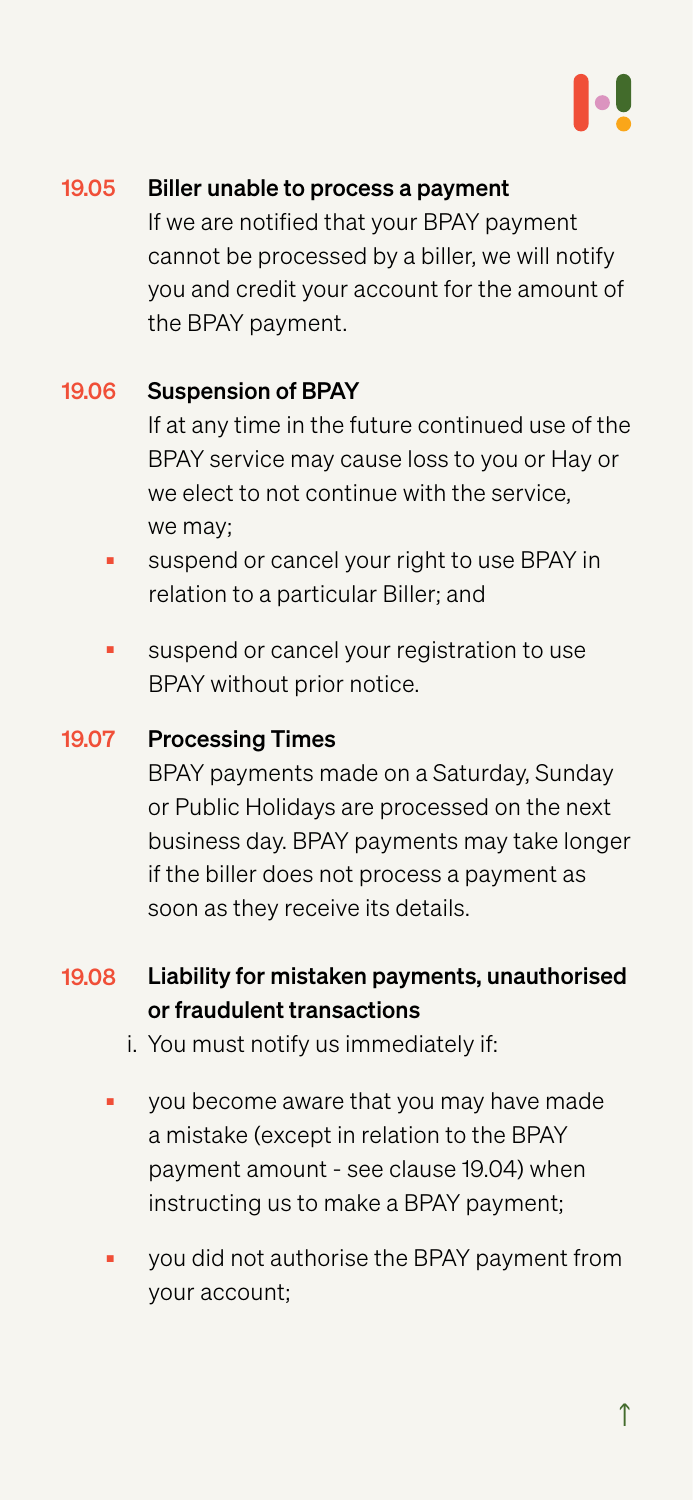- <span id="page-23-0"></span>you believe the BPAY payment was not processed as per your instructions (including delays);
- you think you have been fraudulently induced to make a BPAY payment.
	- ii. We will attempt to rectify any issues with your BPAY payment in the way described in this clause. If a BPAY payment is made on your account without your knowledge or consent, liability for that unauthorised BPAY

payment will be determined in accordance with clause 10. Otherwise, except as outlined in this clause, we will not be liable for any loss or damage you suffer as a result of using the BPAY scheme.

iii. If a BPAY payment is made to a person or for an amount that is not per your instructions and your account has been debited with the amount of that payment, we will credit that amount to your account. However, if you were responsible for a mistake resulting in that payment, you must pay Hay that amount, and you authorise us to debit that amount from your account.

iv. If a BPAY payment is made in accordance with

a payment direction which appeared to us to be from you or on your behalf, yet you did not give authority, we will credit your account with the amount of that unauthorised payment. However, you must pay us the amount of that unauthorised payment, and you authorise us to debit that amount to your account.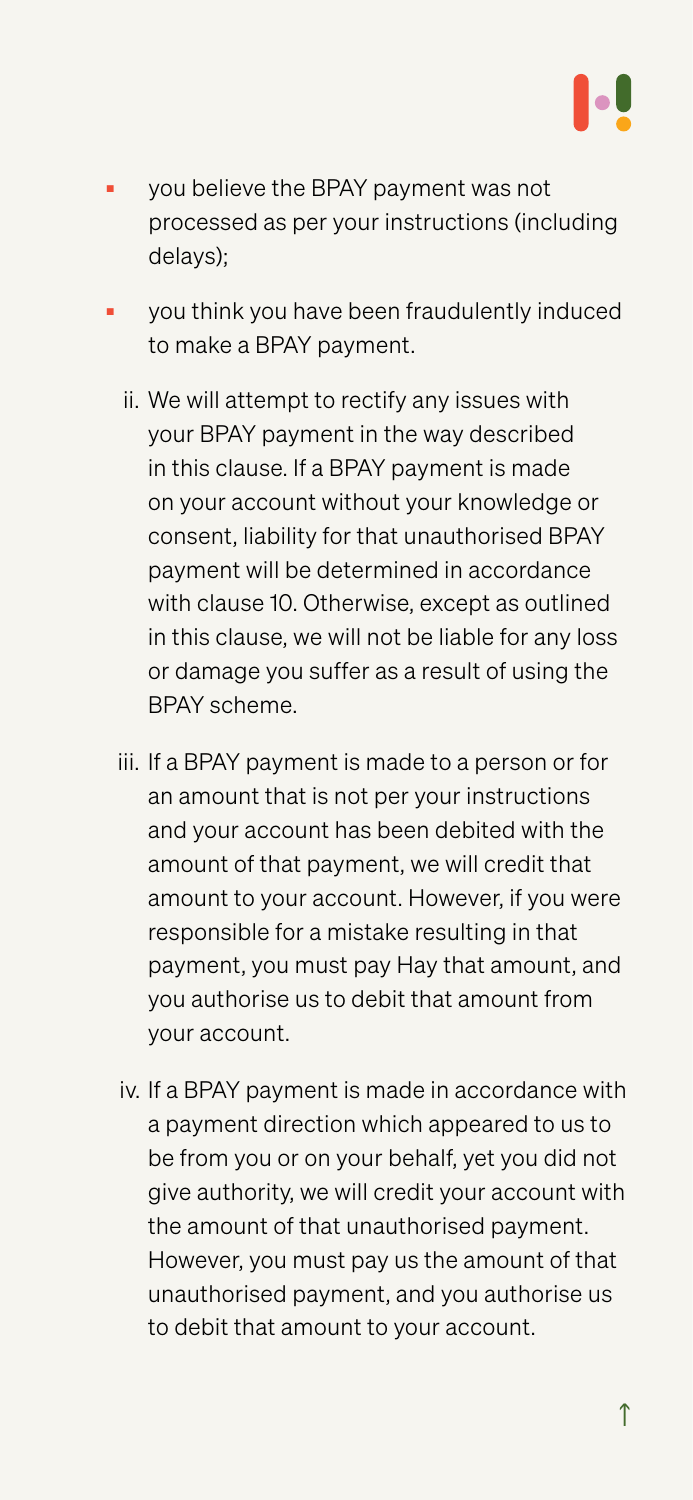- v. If a BPAY payment is induced by the fraud of a person involved in the BPAY scheme, you must bear that loss (and you authorised us to debit that amount of the fraud induced payment to your account) unless some other person involved in the BPAY scheme knew of the fraud or would have detected it with reasonable diligence, in which case we will attempt to obtain a refund for you of the fraud induced payment.
- vi. If a BPAY payment you have made falls within the type described in clause 19.08(iii) as well as clause 19.08(iv) or 19.08(v), then we will apply the principals set out in clause 19.08(iv). If a BPAY payment you have made falls within both the types described in clauses 19.08(iii) and 19.08(v), then we will apply the principles set out in clause 19.08(v).
- vii. If you tell us that a BPAY payment made from your account is unauthorised, you must first give us your written consent addressed to the biller who received that BPAY payment, consenting to us obtaining from the biller information about your account with that biller or the BPAY payment, including your customer reference number and such

information as we reasonably require to investigate the BPAY payment. We are not obligated to investigate or rectify any BPAY payment if you do not give us this consent. If you do not give us that consent, the biller may not be permitted under law to disclose to us information we need to investigate or rectify that BPAY payment.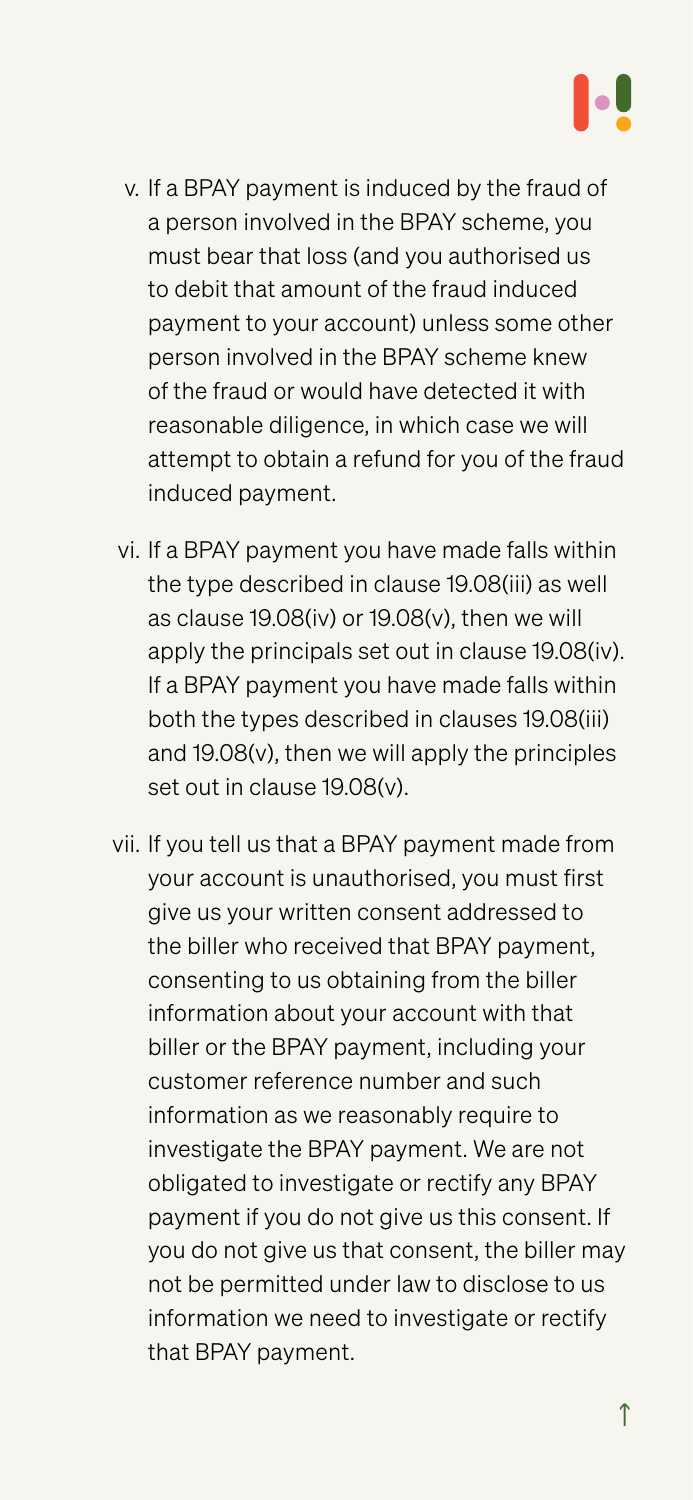- <span id="page-25-0"></span>viii. You indemnify us against any loss or damage we may suffer due to any claims, suits, demands or action of any kind brought against us arising directly or indirectly because you:
- did not observe your obligations under these BPAY conditions; or,
- acted negligently or fraudulently in connection with the other terms and conditions of your account.
	- ix. We are not liable for any consequential loss or damage you suffer as a result of using the BPAY scheme, other than loss or damage which is due to our negligence or a breach of any condition or warranty implied by law which cannot be excluded, restricted or modified at all or only to a limited extent.

[↑](#page-4-0) Any person with your device passcode or a fingerprint registered to your device may be able to authorise transactions using your Card in Google Pay.

# 20 Google Pay

Google Pay is a service provided by Google. You may also need to agree to Google's Terms and Conditions in order to use Google Pay in addition to agreeing to these Terms of Use.

### Who Provides Google Pay? 20.01

Hay ("we" or "us") is not responsible for the use, functionality or availability of Google Pay, any eligible Android Device, or the availability of contactless readers at merchants.

### Device Security 20.02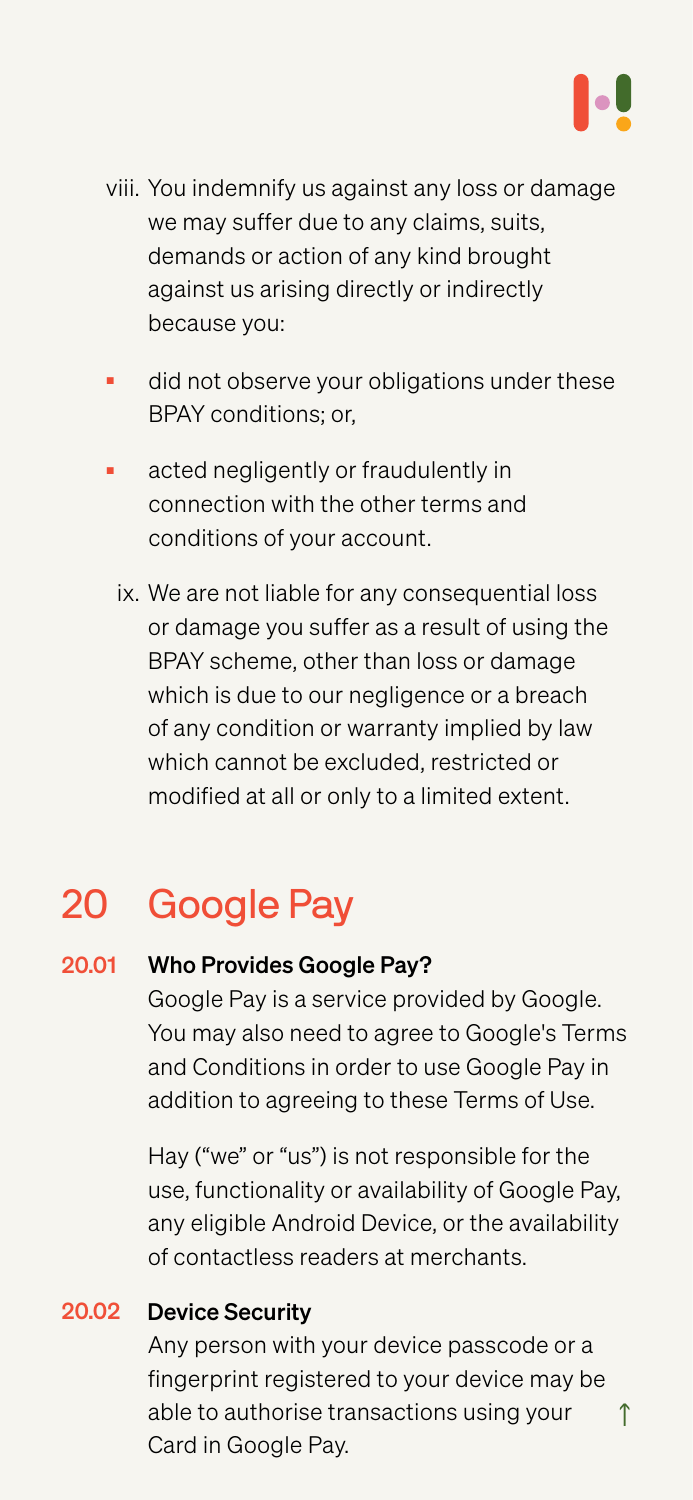Do not let anyone else have their biometric information registered to your device while your Card is registered in Google Pay. You must keep your device safe and secure at all times, and your device passcode secret.

If you breach any of the above, we will assume that you have authorised the other person to use your Hay Card and you will be liable for all transactions made by that person.

If you believe that your Android Device has

been lost, stolen or compromised in any way we can suspend or remove your Card from Google Pay to prevent any unauthorised use.

You can register your Hay Card with Google Pay by opening the Settings section of the Hay App and following the prompts or via the Google Pay app on your device.

You can remove your card via the Google Pay app.

## How to add or remove a Hay Card in Google Pay 20.03

## How to use your card via Google Pay Once you have registered your Card to your Android Device, you can start making payments at contactless terminals anywhere 20.04

that Visa prepaid and debit cards are accepted, in an App or online using your Android Device where Google Pay is supported.

You may be required to enter your Android Passcode and/or card PIN at a contactless terminal when making a purchase using Google Pay.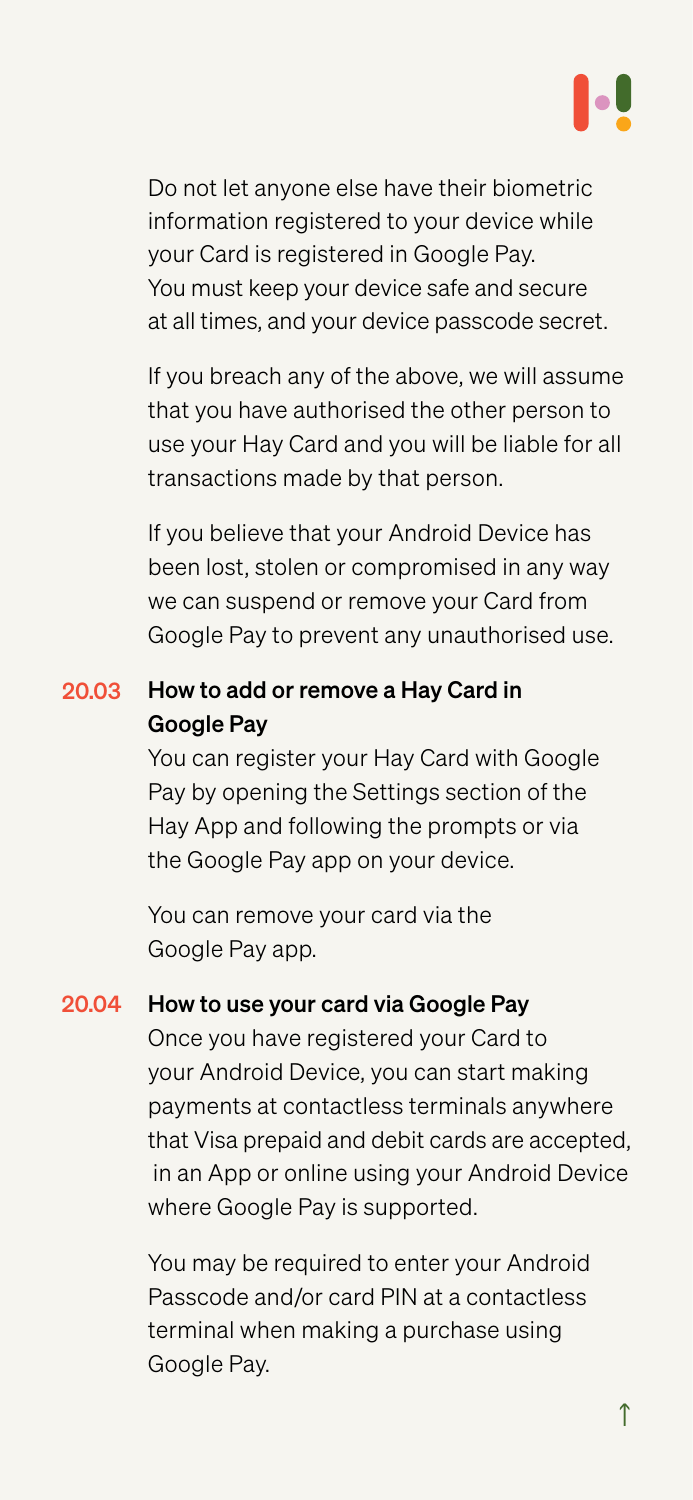■ for any other reasonable reason.

We do not impose any additional fees and charges for registering and using your Hay Card with Google Pay. However, third parties may charge fees associated with downloading, registering and using Google Pay on an Android Device.

As soon as you register your Card to your Android Device, Google may access and process your information, including information about your transactions. Google's use of your personal information is solely governed by Google's privacy policy.

### Applicable Fees 20.05

Google may share information with us for fraud and identification purposes.

How do we use your information? We will use your information in accordance with the Hay Privacy Policy [hellohay.co/privacy](https://www.hellohay.co/privacy). 20.06

- When might Hay suspend or block a Hay Card on Google Pay? Hay may block, suspend or terminate your Hay Card registered with Google Pay if: 20.07
	- **Hay suspects fraud or an unauthorised** transaction has occurred;
	- your Hay Card or Hay Account is cancelled, blocked or suspended;
	- Hay is required by applicable laws;
	- directed to so by Google;
	- if Hay's arrangement with Google cease or are suspended; or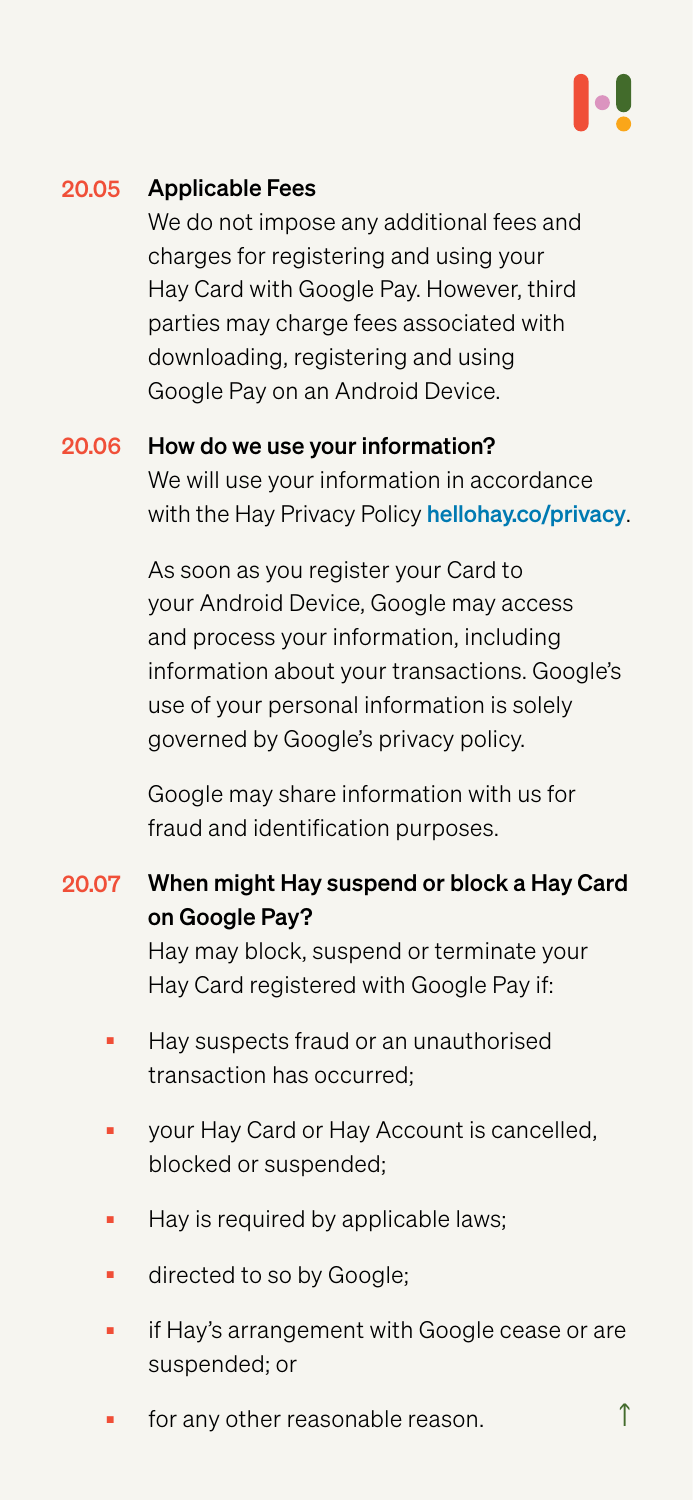Google, Google Play, Google Pay, Google Cloud Platform, the Google logo, the Google Play logo, the Google Pay logo, and the Google Cloud Platform logo are trademarks of Google LLC.

# 21 Apple Pay

Apple Pay is a service provided by Apple. You will also need to agree to Apple's Terms and Conditions in order to use Apple Pay in addition to agreeing to these Terms of Use.

Hay ("we" or "us") is not responsible for the use, functionality or availability of Apple Pay, any eligible Apple Device, or the availability of contactless readers at merchants.

### <span id="page-28-0"></span>Trade marks 20.08

### Who Provides Apple Pay? 21.01

Any person with your device passcode or a fingerprint registered to your device may be able to authorise transactions using your Card in Apple Pay. Do not let anyone else have their biometric information registered to your device while your Card is registered in

### Device Security 21.02

Apple Pay. You must keep your device safe and secure at all times, and your device passcode secret.

If you breach any of the above, we will assume that you have authorised the other person to use your Hay Card and you will be liable for all transactions made by that person.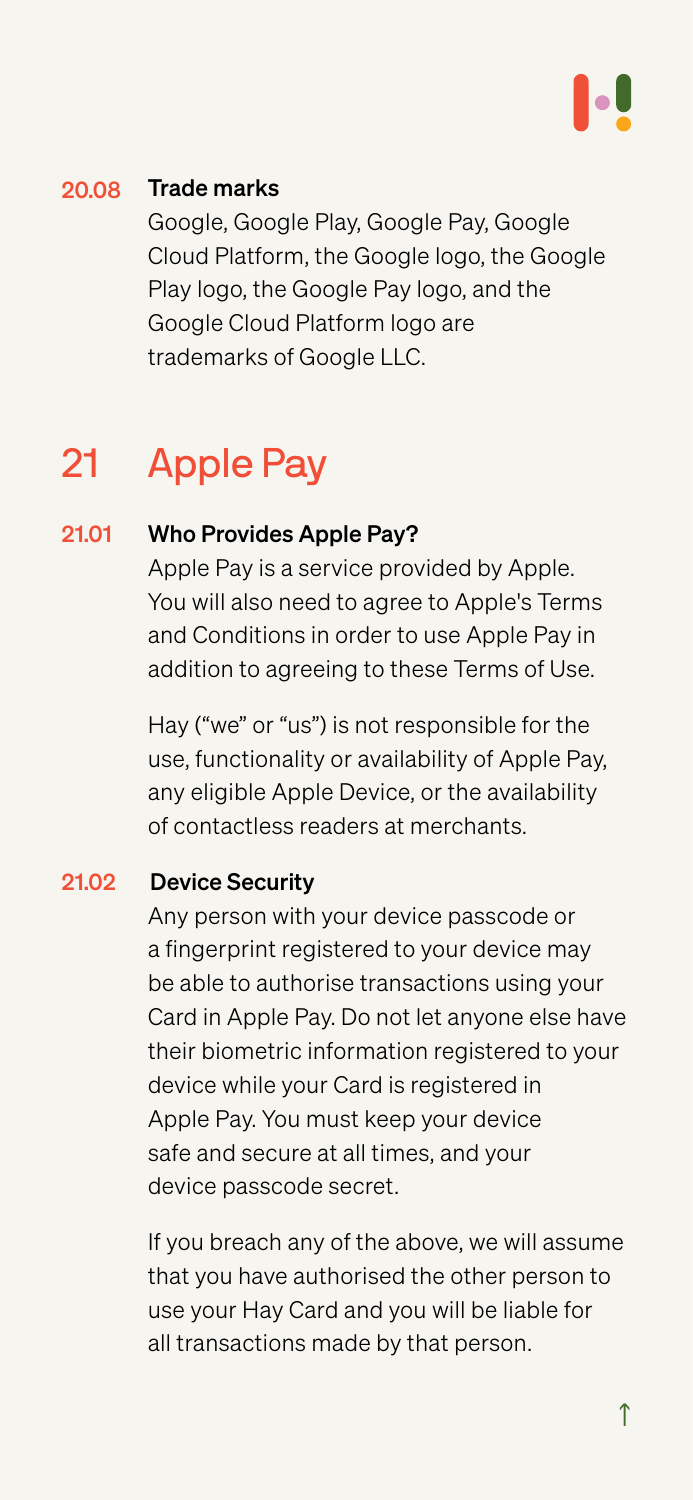If you believe that your Apple device has been lost, stolen or compromised in any way. We can suspend or remove your Card from Apple Pay to prevent any unauthorised use.

You can register your Hay Card with Apple Pay by opening the Settings section of the Hay App and following the prompts or via the Apple Wallet app on your device.

Instructions to remove your card are available on the Apple Pay website and the Apple Wallet app.

Once you have registered your Card to your Apple Device, you can start making payments at contactless terminals anywhere that Visa prepaid and debit cards are accepted, in an App or online using your Apple Device where Apple Pay is supported.

## How to add or remove a Hay Card in Apple Pay 21.03

### How to use your card via Apple Pay 21.04

You may be required to enter your Apple Device Passcode and/or card PIN at a contactless terminal when making a purchase using Apple Pay.

We do not impose any additional fees and charges for registering and using your Hay Card with Apple Pay. However, third parties may charge fees associated with downloading, registering and using Apple Pay on an Apple device.

### Applicable Fees 21.05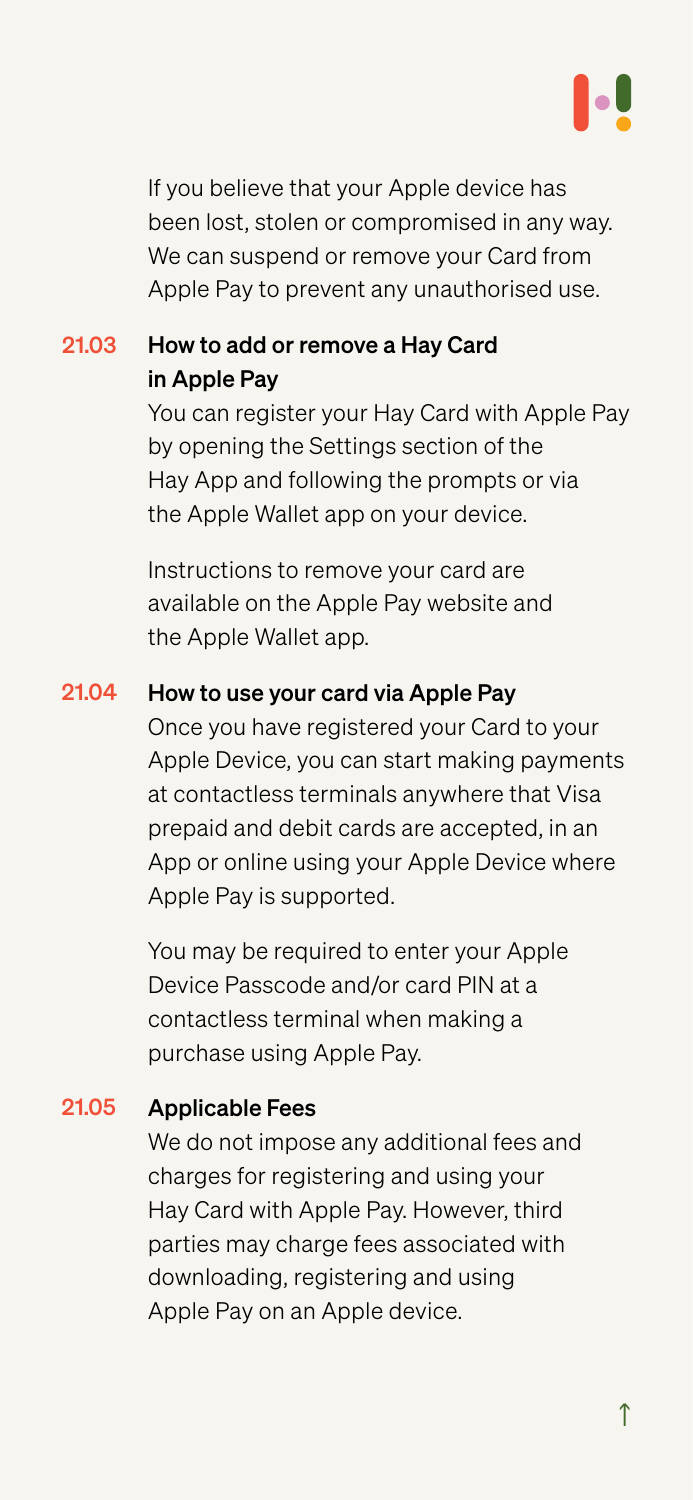As soon as you register your Card to your Apple Device, Apple may access and process your information, including information about your transactions. Apple's use of your personal information is solely governed by Apple's privacy policy.

Apple may share information with us for fraud

and identification purposes.

### How do we use your information? 21.06

We will use your information in accordance with the Hay Privacy Policy [hellohay.co/privacy](https://www.hellohay.co/privacy).

- When might Hay suspend or block a Hay Card 21.07 on Apple Pay? Hay may block, suspend or terminate your Hay Card registered with Apple Pay if:
	- Hay suspects fraud or an unauthorised transaction has occurred;
	- your Hay Card or Hay Account is cancelled, blocked or suspended;
	- Hay is required by applicable laws;
	- directed to so by Apple;
	- if Hay's arrangement with Apple cease or are suspended; or

for any other reasonable reason.

Apple and Apple Pay are trade marks of Apple Inc., registered in the U.S. and other countries.

### Trade marks 21.08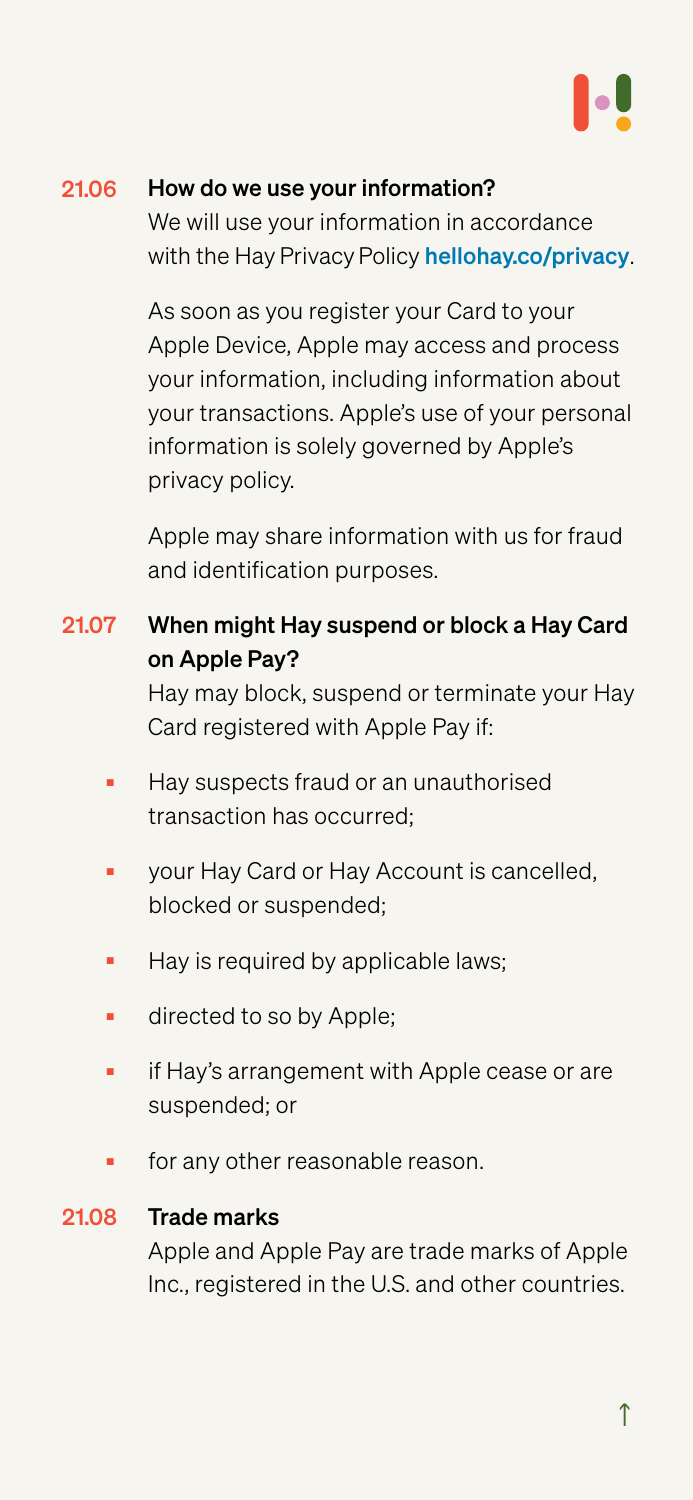# <span id="page-31-0"></span>22 Complaints

You can find our complaints process here hellohay.co/privacy which sets out what you can do if you have any complaint or dispute relating to your Hay Card or Hay Account.

# 23 Changes to these Terms

We can change these Terms and any information in the PDS relating to the Terms at any time by uploading the new Terms or PDS to our website and letting you know about the changes via the Hay App. If you keep using your Hay Card or Hay Account after the change becomes effective, this shows that you agree to the changes.

Where we decide to charge new fees or increase our fees or any other changes are made which are not in your favour, we will give you at least 30 days' notice before the change so you can stop using your Hay Card or Hay Account if you don't like the change.

# 24 Governing law

The laws of New South Wales will govern the Hay Card, and any legal questions concerning this agreement.